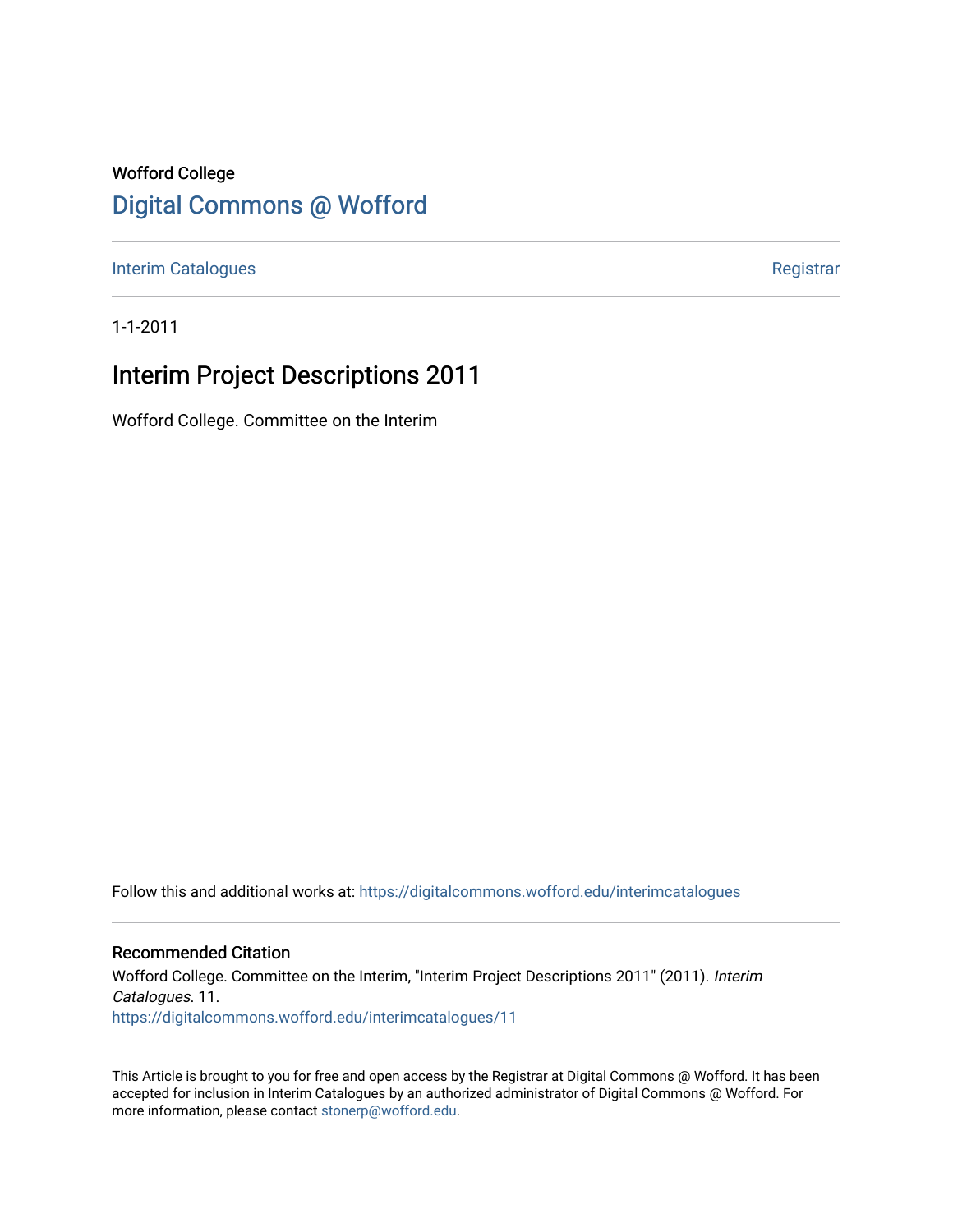

# Wofford College

Interim Descriptions

For Semester 201101 Thursday, 13 October, 2011, 11:33 am

| <b>THEA</b> |                                                                                                                                                                                                                                                                                                                                                                                                                                                                                                                                                                                                                                                                                                                                                                                                                                                                                                                                                                                                                                                                                                                                                                                                               |                                                                                                                                                                                                                                                                                                                                                                                                                                                                                  |                 |                 |
|-------------|---------------------------------------------------------------------------------------------------------------------------------------------------------------------------------------------------------------------------------------------------------------------------------------------------------------------------------------------------------------------------------------------------------------------------------------------------------------------------------------------------------------------------------------------------------------------------------------------------------------------------------------------------------------------------------------------------------------------------------------------------------------------------------------------------------------------------------------------------------------------------------------------------------------------------------------------------------------------------------------------------------------------------------------------------------------------------------------------------------------------------------------------------------------------------------------------------------------|----------------------------------------------------------------------------------------------------------------------------------------------------------------------------------------------------------------------------------------------------------------------------------------------------------------------------------------------------------------------------------------------------------------------------------------------------------------------------------|-----------------|-----------------|
| 1121        | <b>THEA 470 A</b>                                                                                                                                                                                                                                                                                                                                                                                                                                                                                                                                                                                                                                                                                                                                                                                                                                                                                                                                                                                                                                                                                                                                                                                             | <b>Independent Study</b>                                                                                                                                                                                                                                                                                                                                                                                                                                                         |                 |                 |
|             |                                                                                                                                                                                                                                                                                                                                                                                                                                                                                                                                                                                                                                                                                                                                                                                                                                                                                                                                                                                                                                                                                                                                                                                                               | Colleen Ballance<br>Enrollment: 0/1<br>Graded Interim (A-F)                                                                                                                                                                                                                                                                                                                                                                                                                      | <b>TBA</b>      |                 |
| <b>PHED</b> |                                                                                                                                                                                                                                                                                                                                                                                                                                                                                                                                                                                                                                                                                                                                                                                                                                                                                                                                                                                                                                                                                                                                                                                                               |                                                                                                                                                                                                                                                                                                                                                                                                                                                                                  |                 |                 |
| 1086        | <b>PHED 102 A</b>                                                                                                                                                                                                                                                                                                                                                                                                                                                                                                                                                                                                                                                                                                                                                                                                                                                                                                                                                                                                                                                                                                                                                                                             | Fitness                                                                                                                                                                                                                                                                                                                                                                                                                                                                          |                 |                 |
|             |                                                                                                                                                                                                                                                                                                                                                                                                                                                                                                                                                                                                                                                                                                                                                                                                                                                                                                                                                                                                                                                                                                                                                                                                               | Mark Line<br>Enrollment: 19/30                                                                                                                                                                                                                                                                                                                                                                                                                                                   | 0800 0920 MTWRF |                 |
| 1087        | <b>PHED 102 B</b>                                                                                                                                                                                                                                                                                                                                                                                                                                                                                                                                                                                                                                                                                                                                                                                                                                                                                                                                                                                                                                                                                                                                                                                             | Fitness                                                                                                                                                                                                                                                                                                                                                                                                                                                                          |                 |                 |
|             |                                                                                                                                                                                                                                                                                                                                                                                                                                                                                                                                                                                                                                                                                                                                                                                                                                                                                                                                                                                                                                                                                                                                                                                                               | Dusty Blake<br>Enrollment: 29/30                                                                                                                                                                                                                                                                                                                                                                                                                                                 | 1530 1700 MTWRF |                 |
| JAN         |                                                                                                                                                                                                                                                                                                                                                                                                                                                                                                                                                                                                                                                                                                                                                                                                                                                                                                                                                                                                                                                                                                                                                                                                               |                                                                                                                                                                                                                                                                                                                                                                                                                                                                                  |                 |                 |
| 1001        | JAN 301 A                                                                                                                                                                                                                                                                                                                                                                                                                                                                                                                                                                                                                                                                                                                                                                                                                                                                                                                                                                                                                                                                                                                                                                                                     | Keep the Devil down in the hole: Listening carefully to The Wire                                                                                                                                                                                                                                                                                                                                                                                                                 |                 |                 |
|             |                                                                                                                                                                                                                                                                                                                                                                                                                                                                                                                                                                                                                                                                                                                                                                                                                                                                                                                                                                                                                                                                                                                                                                                                               | Alva Anderson<br>Enrollment: 19/20                                                                                                                                                                                                                                                                                                                                                                                                                                               | 0900 1200 MTWRF | <b>MAIN 202</b> |
|             | Are you interested in a career in journalism, education, government, or law enforcement, and want to have the chance to reflect on<br>different aspects of such a job? Or, are you interested in discussing major issues facing our country? Or, do you simply like<br>watching good TV shows? If your answer to any of these guestions is "Yes," then this interim is for you. For the month of January,<br>we will be watching and talking about The Wire, one of the most praised TV series of all-time. The show, which focuses on life in<br>inner-city Baltimore, deals with a number of major social issues, and the attempts by people in various vocations to deal with these<br>problems.                                                                                                                                                                                                                                                                                                                                                                                                                                                                                                           |                                                                                                                                                                                                                                                                                                                                                                                                                                                                                  |                 |                 |
| 1002        | <b>JAN 302 A</b>                                                                                                                                                                                                                                                                                                                                                                                                                                                                                                                                                                                                                                                                                                                                                                                                                                                                                                                                                                                                                                                                                                                                                                                              | In Europe: Travels Through the Twentieth Century                                                                                                                                                                                                                                                                                                                                                                                                                                 |                 |                 |
|             |                                                                                                                                                                                                                                                                                                                                                                                                                                                                                                                                                                                                                                                                                                                                                                                                                                                                                                                                                                                                                                                                                                                                                                                                               | Aikaterini Andrews<br>Enrollment: 4/20                                                                                                                                                                                                                                                                                                                                                                                                                                           | 0900 1200 MTWRF | <b>RMSC 221</b> |
|             |                                                                                                                                                                                                                                                                                                                                                                                                                                                                                                                                                                                                                                                                                                                                                                                                                                                                                                                                                                                                                                                                                                                                                                                                               | Using the fascinating book "In Europe" by Dutch journalist Geert Mak, a series of documentaries and movies, we will travel in space<br>and time to learn more about the cities and people of Europe. From Amsterdam, to Austria, Barcelona, Athens, Paris, London, Bone,<br>Berlin, we will take a look at the people and events that shaped Europe in the 20th century. Through the lives of the people<br>portrayed we will see hope amidst war, migration, cruelty, & regret. |                 |                 |
| 1003        | <b>JAN 303 A</b>                                                                                                                                                                                                                                                                                                                                                                                                                                                                                                                                                                                                                                                                                                                                                                                                                                                                                                                                                                                                                                                                                                                                                                                              | Scientists Snagging Scoundrels: An Introduction to Forensic Science                                                                                                                                                                                                                                                                                                                                                                                                              |                 |                 |
|             |                                                                                                                                                                                                                                                                                                                                                                                                                                                                                                                                                                                                                                                                                                                                                                                                                                                                                                                                                                                                                                                                                                                                                                                                               | Stefanie Baker<br>Jameica Hill<br>Enrollment: 26/25                                                                                                                                                                                                                                                                                                                                                                                                                              | 0900 1230 MTWRF | <b>RMSC 103</b> |
|             | Grissom, Catherine, Nick, Greg, and the others employed with the Las Vegas Police Department crime lab make solving crimes look<br>quick and easy. They all know how to correctly process a crime scene, as any reputable CSI should, but they also seem to have a<br>tremendous knowledge of every area of science and law. While we all realize that the show is mostly for entertainment purposes,<br>there are many scientific principles illustrated in each episode. This project will focus on how science is used to evaluate evidence to<br>be used in civil and criminal cases. Students will learn how to process and evaluate many different types of evidence through<br>laboratory exercises and seminars by experts in the various fields of forensic science. The finale of the project will be presentations<br>of case studies by each student group. Due to the nature of the course, students planning to enroll in the afternoon interim PE<br>course should discuss the attendance policy of the PE course with the PE instructor because field trips might require students to be<br>away from campus during the PE meeting time. Students should not enroll in the morning PE course. |                                                                                                                                                                                                                                                                                                                                                                                                                                                                                  |                 |                 |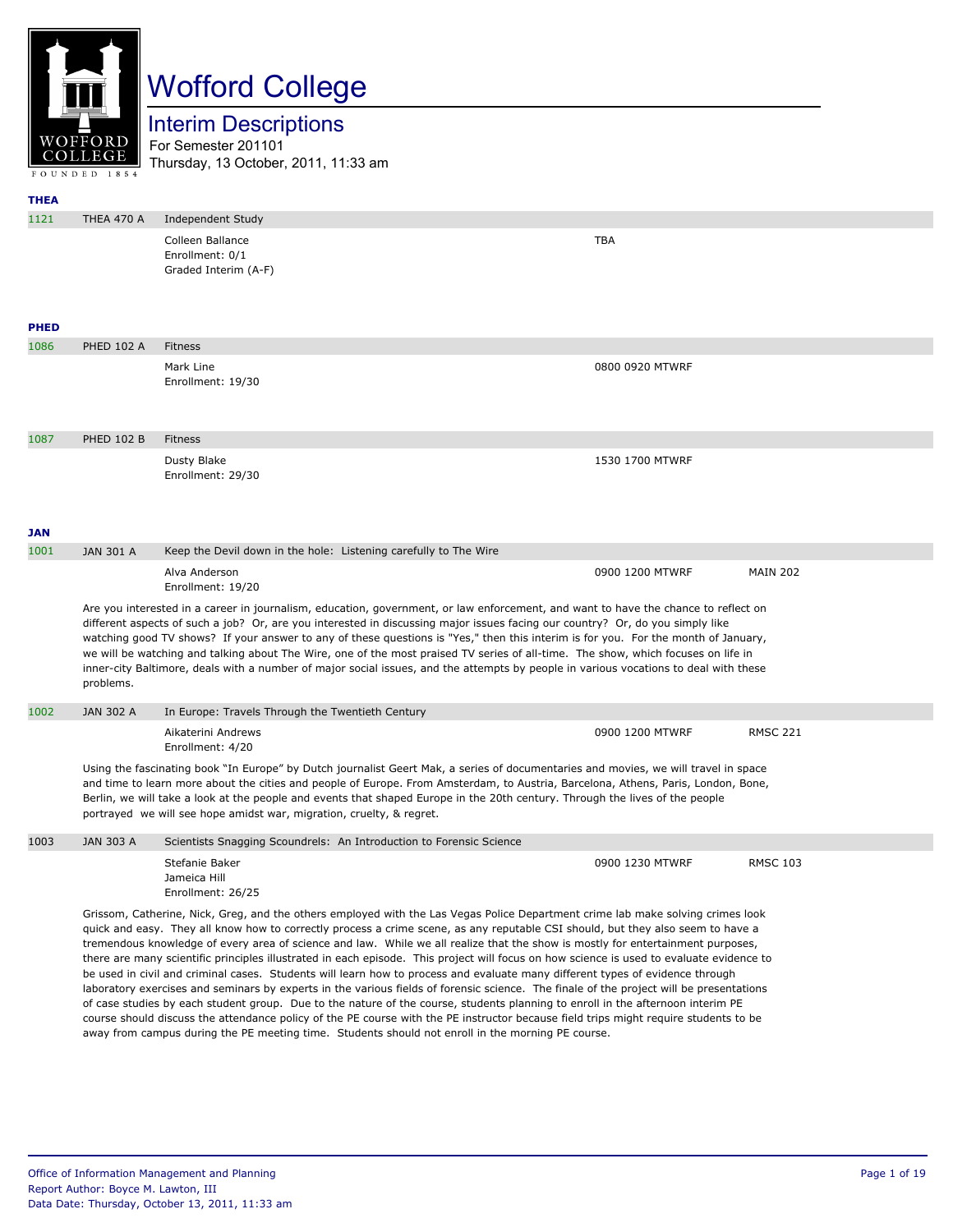| 1004 | <b>JAN 304 A</b>          | Lights! Camera! Cowpens!                                                                                                                                                                                                                                                                                                                                                                                                                                                                                                                                                                                                                                                                                                                                                                                                                                                                                                                                       |                 |                  |
|------|---------------------------|----------------------------------------------------------------------------------------------------------------------------------------------------------------------------------------------------------------------------------------------------------------------------------------------------------------------------------------------------------------------------------------------------------------------------------------------------------------------------------------------------------------------------------------------------------------------------------------------------------------------------------------------------------------------------------------------------------------------------------------------------------------------------------------------------------------------------------------------------------------------------------------------------------------------------------------------------------------|-----------------|------------------|
|      |                           | Kenneth Banks<br>Charles Smith                                                                                                                                                                                                                                                                                                                                                                                                                                                                                                                                                                                                                                                                                                                                                                                                                                                                                                                                 | 0900 1200 MTWRF | <b>RMSC 206</b>  |
|      |                           | Enrollment: 7/25                                                                                                                                                                                                                                                                                                                                                                                                                                                                                                                                                                                                                                                                                                                                                                                                                                                                                                                                               |                 |                  |
|      |                           | The Battle of Cowpens proved to be a turning point in the bloody American Revolutionary War, yet its formative role in creating the<br>Upstate is barely known today. This Interim combines video and history in offering five student teams the chance to produce their<br>own five-minute video segments that will be combined into a longer, 25-minute piece. These broadcast-quality segments will tell the<br>story of the battle, the historical management of the site, and the personalities that keep alive the memory of this crucial event. Our<br>goal is not only to produce a 25-minute piece for the Wofford community, but something that can be used as an educational tool for<br>Upstate schools, history societies, and, perhaps, even aired on a local TV affiliate.                                                                                                                                                                      |                 |                  |
| 1006 | <b>JAN 306 A</b>          | <b>Writing Short Stories</b>                                                                                                                                                                                                                                                                                                                                                                                                                                                                                                                                                                                                                                                                                                                                                                                                                                                                                                                                   |                 |                  |
|      |                           | C. Curtis<br>Elizabeth Cox<br>Enrollment: 16/20                                                                                                                                                                                                                                                                                                                                                                                                                                                                                                                                                                                                                                                                                                                                                                                                                                                                                                                | 1300 1600 MTWRF | <b>MAIN 226</b>  |
|      |                           | This interim will have a primary goal to help students plan and execute a short story or two of near publishable quality; and a<br>secondary goal to make understandable the strategies and achievements of the short story form, by way of assigned reading of<br>stories by distinguished authors, and essays on form and purpose by a set of experienced critics.                                                                                                                                                                                                                                                                                                                                                                                                                                                                                                                                                                                           |                 |                  |
| 1007 | <b>JAN 307 A</b>          | Mancala to Mahjong and Beyond                                                                                                                                                                                                                                                                                                                                                                                                                                                                                                                                                                                                                                                                                                                                                                                                                                                                                                                                  |                 |                  |
|      |                           | Christine Dinkins<br>James Keller<br>Enrollment: 26/25                                                                                                                                                                                                                                                                                                                                                                                                                                                                                                                                                                                                                                                                                                                                                                                                                                                                                                         | 1300 1600 MTWRF | <b>RMSC 121</b>  |
|      |                           | Games have historically served as a means of education and socialization. The games a society develops and plays can therefore                                                                                                                                                                                                                                                                                                                                                                                                                                                                                                                                                                                                                                                                                                                                                                                                                                 |                 |                  |
|      | for which it is intended. | teach us about that society's beliefs and ways of thinking. What does a game reveal about the culture and era out of which it grew?<br>What makes for a successful game within a particular culture? With these questions in mind, we will study games from different eras<br>and cultures, from Mancala games in ancient Africa, to Mahjong in China, following Go through China and Japan, to Native American<br>games, ending with classic and award-winning games of modern day Europe and the U.S. In addition, we will study theories on<br>game design, considering factors such as cultural context, aesthetics, and player interaction. Students will research games from<br>other cultures and then write about and teach each other these games. In the last week of class, students will design their own<br>games and present and teach them to the class, who will then critique each game in light of how successful it would be in the culture |                 |                  |
| 1008 | <b>JAN 308 A</b>          | Pulp Theatre Presents!                                                                                                                                                                                                                                                                                                                                                                                                                                                                                                                                                                                                                                                                                                                                                                                                                                                                                                                                         |                 |                  |
|      |                           | Mark Ferguson<br>Enrollment: 32/40<br><b>Instructor Permission Required</b>                                                                                                                                                                                                                                                                                                                                                                                                                                                                                                                                                                                                                                                                                                                                                                                                                                                                                    | 0900 1200 MTWRF | <b>CLB TWT</b>   |
|      |                           | Love acting, singing and dancing but can't fit it into your busy college schedule?                                                                                                                                                                                                                                                                                                                                                                                                                                                                                                                                                                                                                                                                                                                                                                                                                                                                             |                 |                  |
|      |                           | If so, you should audition (or sign up) for Pulp Theater's next production: here is your chance to shine on the Wofford stage during<br>the month of January! If you liked The Rocky Horror Show, Reefer Madness, and The Flight of the Lawn Chair Man, you're sure to<br>love [whatever the heck Pulp Theatre is doing]! With a cast of thousands, dancing bears and an actual ring of FIRE [whatever the<br>heck Pulp Theatre is doing] is sure to be the best Pulp Theater production yet!                                                                                                                                                                                                                                                                                                                                                                                                                                                                  |                 |                  |
|      | there!                    | There are a plethora of positions to be filled (including a nine piece orchestra!), we are looking for both cast- and crewmembers, so<br>don't let any sort of stage-fright stop you from signing up. Additionally, due to the nature of this show, we require anyone<br>auditioning for a stage role to have prepared at least 16 bars of a song to sing at the auditions. We look forward to seeing you                                                                                                                                                                                                                                                                                                                                                                                                                                                                                                                                                      |                 |                  |
| 1009 | <b>JAN 309 A</b>          | Discovering Your Ancestors: Who Am I - Where Did I Come From?                                                                                                                                                                                                                                                                                                                                                                                                                                                                                                                                                                                                                                                                                                                                                                                                                                                                                                  |                 |                  |
|      |                           | Terry Ferguson<br>Enrollment: 11/14<br><b>Instructor Permission Required</b>                                                                                                                                                                                                                                                                                                                                                                                                                                                                                                                                                                                                                                                                                                                                                                                                                                                                                   | 0900 1200 MTWRF | BSA <sub>1</sub> |
|      |                           | Who am I? - Where did I come from? Two fundamental questions which everybody asks during their lifetime. This interim will help<br>you investigate your recent ancestry over the past few hundred years as well as your deep ancestry spreading back over tens of<br>thousands of years. You will be expected to trace your ancestry back as many generations as you can using oral family histories,<br>online, and locally available resources. You will study your deep ancestry using mitochodrial DNA (direct matrilineal line of descent},<br>Y-chromasomal DNA (direct patralineal line of descent) and compare your Haplogroup results with other members of the class to<br>determine how far in the past you have a common ancestor and the past migration patterns of your ancestors.                                                                                                                                                               |                 |                  |
| 1010 | <b>JAN 310 A</b>          | Darts - Science and Games                                                                                                                                                                                                                                                                                                                                                                                                                                                                                                                                                                                                                                                                                                                                                                                                                                                                                                                                      |                 |                  |
|      |                           | Shawn Forbes<br>Enrollment: 22/20                                                                                                                                                                                                                                                                                                                                                                                                                                                                                                                                                                                                                                                                                                                                                                                                                                                                                                                              | 0900 1200 MTWRF | <b>RMSC 330</b>  |
|      | say, maths).              | At the core of the project is learning to throw darts well and play different dart games. Along the way, history, biology, chemistry<br>and physics are tied in to various aspects of darts. Advanced dart games also involve strategy and lots of math (or as the English                                                                                                                                                                                                                                                                                                                                                                                                                                                                                                                                                                                                                                                                                     |                 |                  |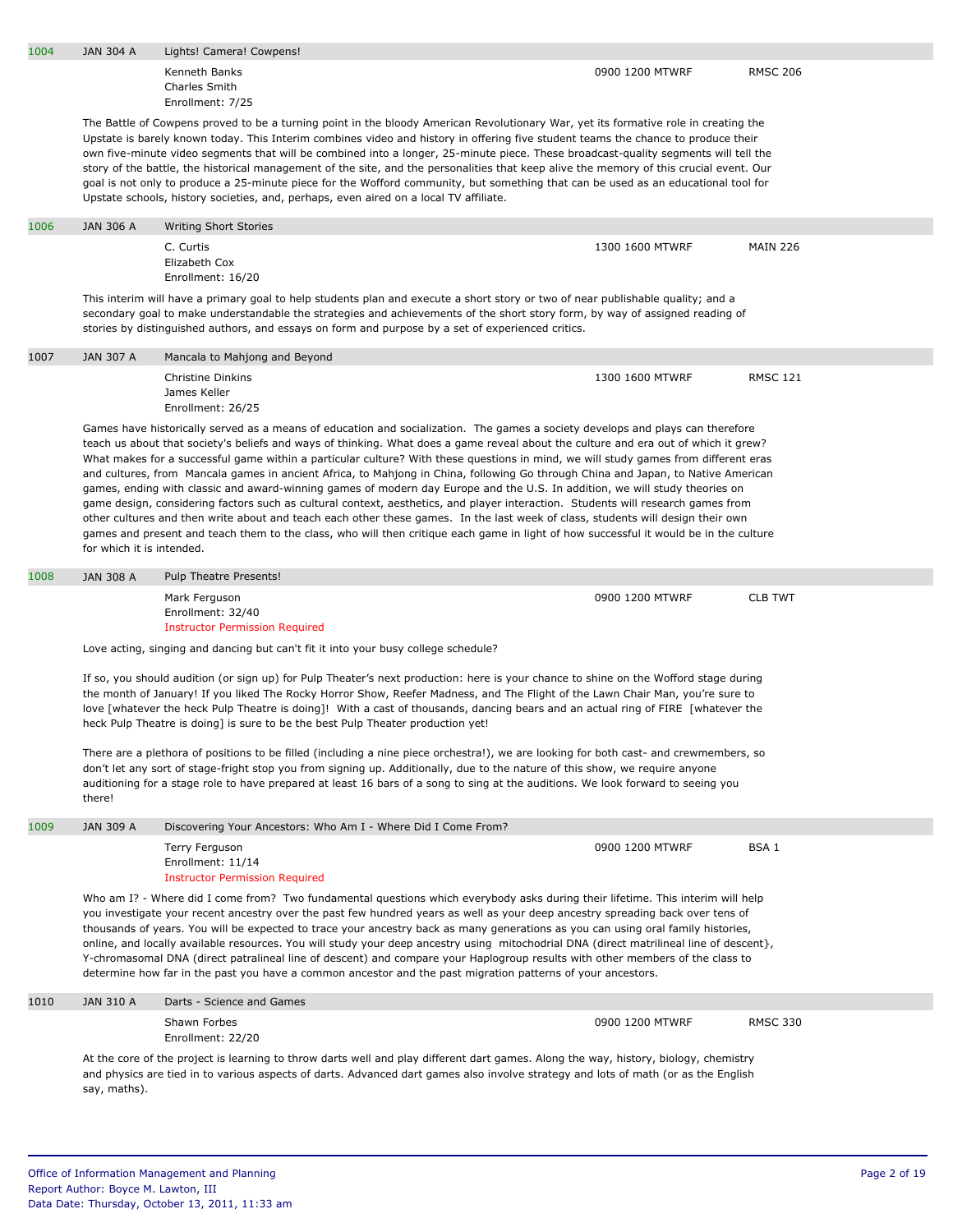| 1011 | JAN 311 A         | <b>Holistic Health</b>                                                                                                                                                                                                                                                                                                                                                                                                                                                                                                                                                                                                                                                                                                                                                                                                                                                                                                                                                                                                                                                                                                                                                                                                                                                                                                                                               |                                                       |                                                       |
|------|-------------------|----------------------------------------------------------------------------------------------------------------------------------------------------------------------------------------------------------------------------------------------------------------------------------------------------------------------------------------------------------------------------------------------------------------------------------------------------------------------------------------------------------------------------------------------------------------------------------------------------------------------------------------------------------------------------------------------------------------------------------------------------------------------------------------------------------------------------------------------------------------------------------------------------------------------------------------------------------------------------------------------------------------------------------------------------------------------------------------------------------------------------------------------------------------------------------------------------------------------------------------------------------------------------------------------------------------------------------------------------------------------|-------------------------------------------------------|-------------------------------------------------------|
|      |                   | Cynthia Fowler<br>Enrollment: 29/20                                                                                                                                                                                                                                                                                                                                                                                                                                                                                                                                                                                                                                                                                                                                                                                                                                                                                                                                                                                                                                                                                                                                                                                                                                                                                                                                  | 0900 1200 MTWRF                                       | <b>MAIN 126</b>                                       |
|      |                   | Be happy and healthy! Stretch your mind, body, and spirit towards optimal wholeness. Holistic health focuses on the positive<br>factors that create and sustain wellbeing in ourselves, our relationships, and our communities. We will study the latest scientific<br>information about the links between physical, psychological, and emotional wellness. In tandem with our academic endeavors, we<br>will practice a variety of paths to wellbeing. Each day, we will perform exercise ranging from mountain biking, to trail running,<br>hiking, yoga, and dance. Since nutrition is a vital component of physical health, we will develop individualized meal plans for you to<br>follow during Interim. To complement the science and exercise dimensions of our pursuit of balance, we will explore our own<br>spirituality alongside the wisdom of indigenous elders, post-modern gurus, Buddhists, and Hindus. As a student of Holistic Health,<br>you will spend time outdoors in beautiful nearby spaces and you will study wellbeing in the classroom. Several local holistic health<br>specialists will consult with us to assist with our physical, nutrition, psychological, and spiritual goals. Join this Interim course and<br>take a journey with us to integrate your mind, body, and spirit for all-around-wellbeing during the winter season. |                                                       |                                                       |
| 1079 | <b>JAN 312 A</b>  | Filling in the Blanks: The NY Times Crossword Puzzle                                                                                                                                                                                                                                                                                                                                                                                                                                                                                                                                                                                                                                                                                                                                                                                                                                                                                                                                                                                                                                                                                                                                                                                                                                                                                                                 |                                                       |                                                       |
|      |                   | <b>Byron McCane</b><br>Enrollment: 24/20                                                                                                                                                                                                                                                                                                                                                                                                                                                                                                                                                                                                                                                                                                                                                                                                                                                                                                                                                                                                                                                                                                                                                                                                                                                                                                                             | 0900 1200 MTWRF                                       | <b>MAIN 102</b>                                       |
|      | matters.          | Rex Parker (nom de blog of Michael Sharp, professor of English at SUNY Binghamton) has observed that a crossword puzzle is "a<br>daily conversation about what kind of knowledge matters." Unlike Sudoku puzzles, which merely explore possible combinations of<br>numbers, crossword puzzles are based upon clues which call upon a wide range of knowledge. In this regard the NY Times<br>crossword puzzle is the granddaddy of them all, with puzzles regularly including answers from foreign languages, history, math,<br>science, pop culture, literature, politics, and religion. Narrowly educated minds typically cannot solve the puzzle with any significant<br>degree of success. In this interim students will join the daily conversation, discovering for themselves what kind of knowledge                                                                                                                                                                                                                                                                                                                                                                                                                                                                                                                                                          |                                                       |                                                       |
| 1012 | <b>JAN 313 A</b>  | Exploring Vegetarianism: Its Individual, Social, and Ecological Health Benefits                                                                                                                                                                                                                                                                                                                                                                                                                                                                                                                                                                                                                                                                                                                                                                                                                                                                                                                                                                                                                                                                                                                                                                                                                                                                                      |                                                       |                                                       |
|      |                   | Gerald Ginocchio<br>Enrollment: 20/20                                                                                                                                                                                                                                                                                                                                                                                                                                                                                                                                                                                                                                                                                                                                                                                                                                                                                                                                                                                                                                                                                                                                                                                                                                                                                                                                | 0900 1200 MTWRF                                       | <b>MAIN 122</b>                                       |
|      |                   | This project will be a combination "boot camp," culinary adventure, and intellectual exploration in vegetarianism. For those of you<br>who have already "taken the plunge," so to speak, or have toyed with the idea of kicking the meat habit and have been edging<br>toward a vegetarian diet, or even committed carnivores, this project will hopefully strengthen your resolve to go vegetarian by<br>experiencing what it is like to subsist on a plant-based diet as well as gain knowledge and insight into the individual, social, and<br>ecological health benefits of becoming vegetarian.                                                                                                                                                                                                                                                                                                                                                                                                                                                                                                                                                                                                                                                                                                                                                                 |                                                       |                                                       |
| 1013 | <b>JAN 314 A</b>  | Become Certified as an Emergency Medical Technician                                                                                                                                                                                                                                                                                                                                                                                                                                                                                                                                                                                                                                                                                                                                                                                                                                                                                                                                                                                                                                                                                                                                                                                                                                                                                                                  |                                                       |                                                       |
|      |                   | Ellen Goldey<br>Enrollment: 25/24<br><b>Instructor Permission Required</b>                                                                                                                                                                                                                                                                                                                                                                                                                                                                                                                                                                                                                                                                                                                                                                                                                                                                                                                                                                                                                                                                                                                                                                                                                                                                                           | 0900 1600 MTWRF                                       | <b>RMSC 225</b>                                       |
|      | become certified. | During this interim, you will receive approximately 140 hours of formal training required to become certified as an Emergency<br>Medical Technician (EMT) in South Carolina. This training will take you far beyond basic first aid and CPR training, as you learn to<br>identify and respond quickly and appropriately to medical emergencies ranging from a sprained ankle to severe trauma. This course<br>will be taught by certified instructors and will require the students' dedicated and disciplined attendance and participation in all<br>lecture and "hands-on" training exercises. You will take several practical and written exams throughout the month. To cover the<br>required hours of training within the interim, the class will meet, on average, seven hours/day, five days/week (normally it takes<br>many months of evening classes to receive this training). At the end of this training, you may elect to take the state exam to                                                                                                                                                                                                                                                                                                                                                                                                        |                                                       |                                                       |
| 1014 | <b>JAN 315 A</b>  | Class, Gender, and Race in Disney's Magic Kingdom                                                                                                                                                                                                                                                                                                                                                                                                                                                                                                                                                                                                                                                                                                                                                                                                                                                                                                                                                                                                                                                                                                                                                                                                                                                                                                                    |                                                       |                                                       |
|      |                   | Karen Goodchild<br>Enrollment: 24/25                                                                                                                                                                                                                                                                                                                                                                                                                                                                                                                                                                                                                                                                                                                                                                                                                                                                                                                                                                                                                                                                                                                                                                                                                                                                                                                                 | 0930 1230 MTWRF<br>0930 1230                          | DB 204<br><b>RMSC 121</b>                             |
|      |                   | Disney movies are supposed to be family-friendly entertainment, but are they neutral in the messages they present? How has the<br>the Disney studio dealt with issues such as class, race and gender traditionally, and how are such issues presented in Disney films<br>today? In this course, through discussion of a series of interconnected readings and films, we will become more informed viewers of<br>the Disney movies we have loved since childhood.                                                                                                                                                                                                                                                                                                                                                                                                                                                                                                                                                                                                                                                                                                                                                                                                                                                                                                     |                                                       |                                                       |
| 1015 | <b>JAN 316 A</b>  | Functional Beauty: The art and craft of pottery                                                                                                                                                                                                                                                                                                                                                                                                                                                                                                                                                                                                                                                                                                                                                                                                                                                                                                                                                                                                                                                                                                                                                                                                                                                                                                                      |                                                       |                                                       |
|      |                   | Natalie Grinnell<br>Enrollment: 18/18                                                                                                                                                                                                                                                                                                                                                                                                                                                                                                                                                                                                                                                                                                                                                                                                                                                                                                                                                                                                                                                                                                                                                                                                                                                                                                                                | 0900 1200 M 0930<br><b>1200 TWRF</b><br>1300 1530 TWR | <b>MAIN 320</b><br><b>MAIN 320</b><br><b>MAIN 320</b> |
|      |                   | Through hands on experience we will explore the craft of hand building and wheel throwing pottery with emphasis on the creative<br>process that transforms functional pieces into works of art. We will investigate the cultural significance of pottery making in local<br>and global communities through, videos, visits with artists, and trips to the North Carolina Pottery Center and several pottery studios<br>in Seagrove, NC and Asheville, NC.                                                                                                                                                                                                                                                                                                                                                                                                                                                                                                                                                                                                                                                                                                                                                                                                                                                                                                            |                                                       |                                                       |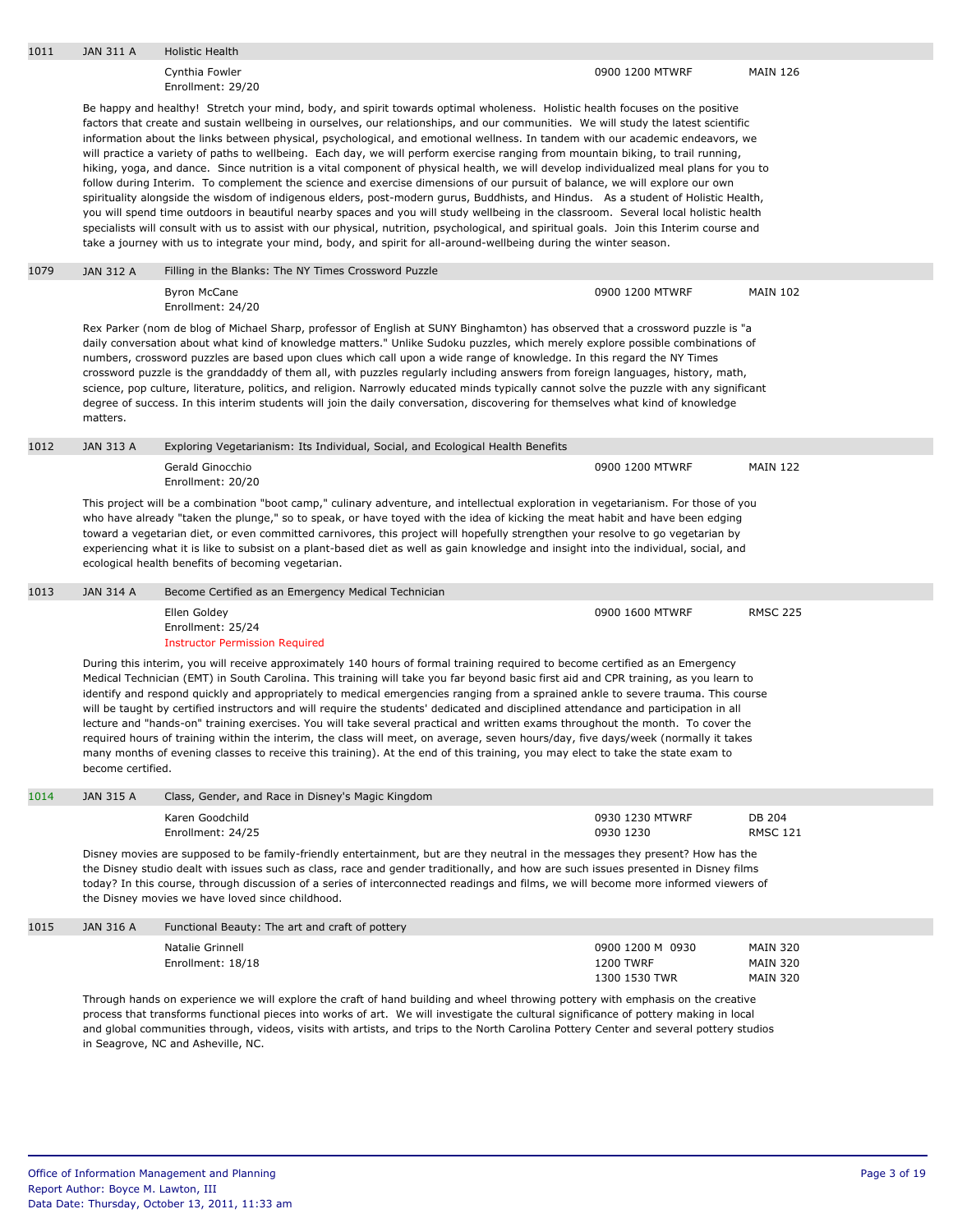| 1016<br><b>JAN 317 A</b><br>Problems, So Many Problems!                                                                                                                                                                                                                                                                                                                                                                                                                                                                                                                                                                                                                                                                                                                                                                                                                                                                                                                                                                                                                                                                                                                                                                                                                                                                                                                     |                                                                           |                                    |                                                                                                                                                                                                                                                                                                                                                                                                                                                                                                                                                                                                                                                                                                                                                                                                                                                                                                                                                                                                                                                                                                                                                                                                                                                                                                                                                                                                                                                                                                                                                                                                                                                                                                                                                                                                                                                                                                                                                                                                                                      |  |
|-----------------------------------------------------------------------------------------------------------------------------------------------------------------------------------------------------------------------------------------------------------------------------------------------------------------------------------------------------------------------------------------------------------------------------------------------------------------------------------------------------------------------------------------------------------------------------------------------------------------------------------------------------------------------------------------------------------------------------------------------------------------------------------------------------------------------------------------------------------------------------------------------------------------------------------------------------------------------------------------------------------------------------------------------------------------------------------------------------------------------------------------------------------------------------------------------------------------------------------------------------------------------------------------------------------------------------------------------------------------------------|---------------------------------------------------------------------------|------------------------------------|--------------------------------------------------------------------------------------------------------------------------------------------------------------------------------------------------------------------------------------------------------------------------------------------------------------------------------------------------------------------------------------------------------------------------------------------------------------------------------------------------------------------------------------------------------------------------------------------------------------------------------------------------------------------------------------------------------------------------------------------------------------------------------------------------------------------------------------------------------------------------------------------------------------------------------------------------------------------------------------------------------------------------------------------------------------------------------------------------------------------------------------------------------------------------------------------------------------------------------------------------------------------------------------------------------------------------------------------------------------------------------------------------------------------------------------------------------------------------------------------------------------------------------------------------------------------------------------------------------------------------------------------------------------------------------------------------------------------------------------------------------------------------------------------------------------------------------------------------------------------------------------------------------------------------------------------------------------------------------------------------------------------------------------|--|
|                                                                                                                                                                                                                                                                                                                                                                                                                                                                                                                                                                                                                                                                                                                                                                                                                                                                                                                                                                                                                                                                                                                                                                                                                                                                                                                                                                             | Lee Hagglund<br>Enrollment: 22/21                                         | 0900 1200 MTWRF                    | <b>OLIN 201</b>                                                                                                                                                                                                                                                                                                                                                                                                                                                                                                                                                                                                                                                                                                                                                                                                                                                                                                                                                                                                                                                                                                                                                                                                                                                                                                                                                                                                                                                                                                                                                                                                                                                                                                                                                                                                                                                                                                                                                                                                                      |  |
| Participants in this project will have nothing but problems. Sometimes the problems will have them, and for four weeks they will<br>always have each other. Constant solving of brain teasers, puzzles, and logical conundrums requiring a knowledge of arithmetic,<br>algebra, and geometry will sharpen one's ability to solve problems and hopefully provide insight into the thought process necessary<br>to a good problem solver.                                                                                                                                                                                                                                                                                                                                                                                                                                                                                                                                                                                                                                                                                                                                                                                                                                                                                                                                     |                                                                           |                                    |                                                                                                                                                                                                                                                                                                                                                                                                                                                                                                                                                                                                                                                                                                                                                                                                                                                                                                                                                                                                                                                                                                                                                                                                                                                                                                                                                                                                                                                                                                                                                                                                                                                                                                                                                                                                                                                                                                                                                                                                                                      |  |
| <b>JAN 318 A</b>                                                                                                                                                                                                                                                                                                                                                                                                                                                                                                                                                                                                                                                                                                                                                                                                                                                                                                                                                                                                                                                                                                                                                                                                                                                                                                                                                            | Tolstoy's War and Peace                                                   |                                    |                                                                                                                                                                                                                                                                                                                                                                                                                                                                                                                                                                                                                                                                                                                                                                                                                                                                                                                                                                                                                                                                                                                                                                                                                                                                                                                                                                                                                                                                                                                                                                                                                                                                                                                                                                                                                                                                                                                                                                                                                                      |  |
|                                                                                                                                                                                                                                                                                                                                                                                                                                                                                                                                                                                                                                                                                                                                                                                                                                                                                                                                                                                                                                                                                                                                                                                                                                                                                                                                                                             | Robert Jeffrey<br>Enrollment: 17/25                                       | 1300 1600 MTWRF                    | DB 203                                                                                                                                                                                                                                                                                                                                                                                                                                                                                                                                                                                                                                                                                                                                                                                                                                                                                                                                                                                                                                                                                                                                                                                                                                                                                                                                                                                                                                                                                                                                                                                                                                                                                                                                                                                                                                                                                                                                                                                                                               |  |
|                                                                                                                                                                                                                                                                                                                                                                                                                                                                                                                                                                                                                                                                                                                                                                                                                                                                                                                                                                                                                                                                                                                                                                                                                                                                                                                                                                             |                                                                           |                                    |                                                                                                                                                                                                                                                                                                                                                                                                                                                                                                                                                                                                                                                                                                                                                                                                                                                                                                                                                                                                                                                                                                                                                                                                                                                                                                                                                                                                                                                                                                                                                                                                                                                                                                                                                                                                                                                                                                                                                                                                                                      |  |
| <b>JAN 319 A</b>                                                                                                                                                                                                                                                                                                                                                                                                                                                                                                                                                                                                                                                                                                                                                                                                                                                                                                                                                                                                                                                                                                                                                                                                                                                                                                                                                            | Reality TV: The Evolution of a Cultural Phenomenon                        |                                    |                                                                                                                                                                                                                                                                                                                                                                                                                                                                                                                                                                                                                                                                                                                                                                                                                                                                                                                                                                                                                                                                                                                                                                                                                                                                                                                                                                                                                                                                                                                                                                                                                                                                                                                                                                                                                                                                                                                                                                                                                                      |  |
|                                                                                                                                                                                                                                                                                                                                                                                                                                                                                                                                                                                                                                                                                                                                                                                                                                                                                                                                                                                                                                                                                                                                                                                                                                                                                                                                                                             | Jenny Johnson<br>Enrollment: 20/20                                        | 0900 1200 MTWRF                    | <b>RMSC 233</b>                                                                                                                                                                                                                                                                                                                                                                                                                                                                                                                                                                                                                                                                                                                                                                                                                                                                                                                                                                                                                                                                                                                                                                                                                                                                                                                                                                                                                                                                                                                                                                                                                                                                                                                                                                                                                                                                                                                                                                                                                      |  |
|                                                                                                                                                                                                                                                                                                                                                                                                                                                                                                                                                                                                                                                                                                                                                                                                                                                                                                                                                                                                                                                                                                                                                                                                                                                                                                                                                                             |                                                                           |                                    |                                                                                                                                                                                                                                                                                                                                                                                                                                                                                                                                                                                                                                                                                                                                                                                                                                                                                                                                                                                                                                                                                                                                                                                                                                                                                                                                                                                                                                                                                                                                                                                                                                                                                                                                                                                                                                                                                                                                                                                                                                      |  |
| <b>JAN 320 A</b>                                                                                                                                                                                                                                                                                                                                                                                                                                                                                                                                                                                                                                                                                                                                                                                                                                                                                                                                                                                                                                                                                                                                                                                                                                                                                                                                                            | On Bin Laden's Trail: Terrorism, Homeland Security, and the Threat Matrix |                                    |                                                                                                                                                                                                                                                                                                                                                                                                                                                                                                                                                                                                                                                                                                                                                                                                                                                                                                                                                                                                                                                                                                                                                                                                                                                                                                                                                                                                                                                                                                                                                                                                                                                                                                                                                                                                                                                                                                                                                                                                                                      |  |
|                                                                                                                                                                                                                                                                                                                                                                                                                                                                                                                                                                                                                                                                                                                                                                                                                                                                                                                                                                                                                                                                                                                                                                                                                                                                                                                                                                             | Ryan Johnson<br>Paul Bollinger<br>Enrollment: 33/25                       | 0900 1200 MTWRF                    | <b>OLIN 213</b>                                                                                                                                                                                                                                                                                                                                                                                                                                                                                                                                                                                                                                                                                                                                                                                                                                                                                                                                                                                                                                                                                                                                                                                                                                                                                                                                                                                                                                                                                                                                                                                                                                                                                                                                                                                                                                                                                                                                                                                                                      |  |
| America is fighting a grave and persistent threat from international terrorist organizations. Maintaining this fight requires an<br>enormous amount of resources; the battlefield is diverse and dynamic. The perpetrators might be found blogging on the internet,<br>hidden in caves in Afghanistan, or leading very ordinary lives within the United States. This class will explore the roots of<br>international terrorism, the changing face of the problem, and the methods used to combat these organizations. We will trace Bin<br>Laden's shadowy footsteps through Saudi Arabia, Sudan, and the Afghan-Pakistan tribal region. We will analyze the implications of<br>terrorism in many different areas: the limitations of U.S. law, Guantanamo Bay, the Patriot Act, technology, and "jihad."" The class<br>will also analyze Al-Qaeda's own training manuals, confiscated in Pakistan. Class delivery will include class debates, multimedia,<br>lecture, student presentations, and a 3-day class trip to Fort Bragg, NC and Washington, DC. We will visit the Army Special<br>Operations Command, a Special Forces Unit, the Pentagon, Arlington National Cemetery, Tomb of the Unknown Soldier, as well as<br>other sites. We will conclude in Fort Meade, MD with briefings with the U.S. Asymmetric Warfare Group, whose focus is<br>counter-insurgency. |                                                                           |                                    |                                                                                                                                                                                                                                                                                                                                                                                                                                                                                                                                                                                                                                                                                                                                                                                                                                                                                                                                                                                                                                                                                                                                                                                                                                                                                                                                                                                                                                                                                                                                                                                                                                                                                                                                                                                                                                                                                                                                                                                                                                      |  |
| <b>JAN 321 A</b>                                                                                                                                                                                                                                                                                                                                                                                                                                                                                                                                                                                                                                                                                                                                                                                                                                                                                                                                                                                                                                                                                                                                                                                                                                                                                                                                                            | Bioethics at the Movies                                                   |                                    |                                                                                                                                                                                                                                                                                                                                                                                                                                                                                                                                                                                                                                                                                                                                                                                                                                                                                                                                                                                                                                                                                                                                                                                                                                                                                                                                                                                                                                                                                                                                                                                                                                                                                                                                                                                                                                                                                                                                                                                                                                      |  |
|                                                                                                                                                                                                                                                                                                                                                                                                                                                                                                                                                                                                                                                                                                                                                                                                                                                                                                                                                                                                                                                                                                                                                                                                                                                                                                                                                                             | Charles Kay<br>Enrollment: 17/20                                          | 0900 1200 MTWRF                    | <b>OLIN 218</b>                                                                                                                                                                                                                                                                                                                                                                                                                                                                                                                                                                                                                                                                                                                                                                                                                                                                                                                                                                                                                                                                                                                                                                                                                                                                                                                                                                                                                                                                                                                                                                                                                                                                                                                                                                                                                                                                                                                                                                                                                      |  |
|                                                                                                                                                                                                                                                                                                                                                                                                                                                                                                                                                                                                                                                                                                                                                                                                                                                                                                                                                                                                                                                                                                                                                                                                                                                                                                                                                                             |                                                                           |                                    |                                                                                                                                                                                                                                                                                                                                                                                                                                                                                                                                                                                                                                                                                                                                                                                                                                                                                                                                                                                                                                                                                                                                                                                                                                                                                                                                                                                                                                                                                                                                                                                                                                                                                                                                                                                                                                                                                                                                                                                                                                      |  |
| <b>JAN 322 A</b>                                                                                                                                                                                                                                                                                                                                                                                                                                                                                                                                                                                                                                                                                                                                                                                                                                                                                                                                                                                                                                                                                                                                                                                                                                                                                                                                                            | Family History, Digital Scrapbooking and Photo Projects                   |                                    |                                                                                                                                                                                                                                                                                                                                                                                                                                                                                                                                                                                                                                                                                                                                                                                                                                                                                                                                                                                                                                                                                                                                                                                                                                                                                                                                                                                                                                                                                                                                                                                                                                                                                                                                                                                                                                                                                                                                                                                                                                      |  |
|                                                                                                                                                                                                                                                                                                                                                                                                                                                                                                                                                                                                                                                                                                                                                                                                                                                                                                                                                                                                                                                                                                                                                                                                                                                                                                                                                                             | Charlotte Knotts-Zides<br>Enrollment: 20/20                               | 1300 1600 MTWRF<br>1300 1600 MTWRF | <b>OLIN 212</b><br><b>OLIN 213</b>                                                                                                                                                                                                                                                                                                                                                                                                                                                                                                                                                                                                                                                                                                                                                                                                                                                                                                                                                                                                                                                                                                                                                                                                                                                                                                                                                                                                                                                                                                                                                                                                                                                                                                                                                                                                                                                                                                                                                                                                   |  |
| Would you enjoy learning about your family history and documenting it with photos and journal writing? In this project, we will use<br>family photos to create digital scrapbooks of your family history and to develop unique projects such as screensavers, note cards,<br>and<br>T-shirts. No prior knowledge of digital scrapbooking is required; we will begin by learning to convert printed pictures into digital<br>files and to edit images using Adode Photoshop Elements. You will interview your parents and other family relatives in order to<br>uncover the stories that make up your personal heritage and will add interest to your scrapbooks through journaling.                                                                                                                                                                                                                                                                                                                                                                                                                                                                                                                                                                                                                                                                                         |                                                                           |                                    |                                                                                                                                                                                                                                                                                                                                                                                                                                                                                                                                                                                                                                                                                                                                                                                                                                                                                                                                                                                                                                                                                                                                                                                                                                                                                                                                                                                                                                                                                                                                                                                                                                                                                                                                                                                                                                                                                                                                                                                                                                      |  |
|                                                                                                                                                                                                                                                                                                                                                                                                                                                                                                                                                                                                                                                                                                                                                                                                                                                                                                                                                                                                                                                                                                                                                                                                                                                                                                                                                                             |                                                                           | Humanities Program.                | A close reading of one of the great masterpieces of literature, Leo Tolstoy's War and peace. I will never forget the magical time I<br>read it for the first time, nor the magical time I taught it for the first time and discovered more of its hidden depths.<br>Whether you love it or hate it, Reality TV permeates our television viewing habits and has a significant impact on the way we view<br>the world. It is unsettling, yet somehow fascinating. The undeniable truth is that we can't bring ourselves to stop watching. The<br>concept of "reality entertainment" comes in many different forms and often elicits cultural reaction in unexpected ways. Reality TV<br>seems to explore our values; what we should look for in a spouse (the Bachelor), what exemplifies the ideal employee (The<br>Apprentice), and what our domestic interactions look like when we think no one is watching (An American Family). While it is easy<br>to dismiss Reality TV as low-brow, "shock" entertainment, a closer examination reveals a much more complicated phenomenon. In<br>this class we will examine Reality TV as an economic force, a cultural influence, and an outlet for social commentary.<br>Based on an anthology by the same title (Sandra Sharpshay, ed., Johns Hopkins Univ. Press, 2009), this project will examine the<br>successes—and failures—of Hollywood films in dealing with complex bioethical issues such as genetic determinism (GATTACA),<br>human cloning (Multiplicity), personhood (Bicentennial Man), end of life care (Dad), means and ends (Extreme Measures), mind and<br>human nature (Eternal Sunshine of the Spotless Mind), and markets for transplant organs (Dirty Pretty Things). In all we will watch<br>eight films in the afternoons, with discussions each morning. Students will make group presentations, and will write short analytical<br>papers on each of the films. With permission, this project may be used to satisfy a distribution requirement for the Medical |  |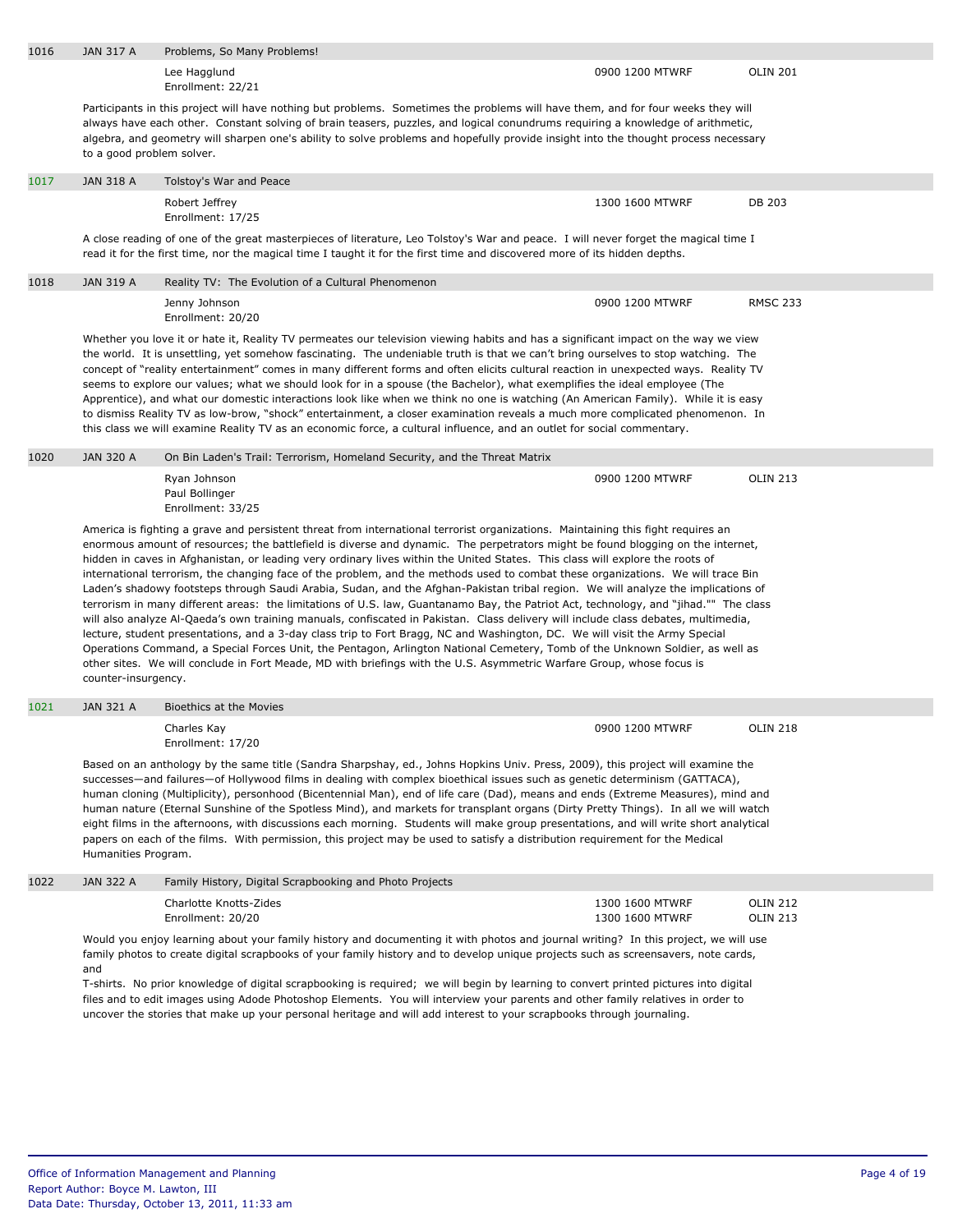| 1023 | <b>JAN 323 A</b>          | Knit One Purl Two                                                                                                                                                                                                                                                                                                                                                                                                                                                                                                                                                                                                                                                                                                                                                                                                                                                                                                                                                                                                                                                                                                |                 |                    |
|------|---------------------------|------------------------------------------------------------------------------------------------------------------------------------------------------------------------------------------------------------------------------------------------------------------------------------------------------------------------------------------------------------------------------------------------------------------------------------------------------------------------------------------------------------------------------------------------------------------------------------------------------------------------------------------------------------------------------------------------------------------------------------------------------------------------------------------------------------------------------------------------------------------------------------------------------------------------------------------------------------------------------------------------------------------------------------------------------------------------------------------------------------------|-----------------|--------------------|
|      |                           | Kirsten Krick-Aigner<br>Enrollment: 21/20                                                                                                                                                                                                                                                                                                                                                                                                                                                                                                                                                                                                                                                                                                                                                                                                                                                                                                                                                                                                                                                                        | 1300 1600 MTWRF | <b>OLIN 118</b>    |
|      |                           | Students will not only learn to knit and create their own projects, but will also develop an appreciation for the social history of<br>knitting and its economic and cultural importance. Classes will include knitting instructions as well as quest presentations by<br>professional knitters. Students will create a project to donate to the local homeless shelter. Students also will present an oral<br>report on some aspect of the history of knitting. Suggestions: knitting and war, history of knitting, knitting as "women's work,"<br>"knitting is good for your health," knitting as an enterprise, machine knitting, knitting and men, knitting patterns and local identity.                                                                                                                                                                                                                                                                                                                                                                                                                     |                 |                    |
| 1024 | <b>JAN 324 A</b>          | The Romance of Jewelry                                                                                                                                                                                                                                                                                                                                                                                                                                                                                                                                                                                                                                                                                                                                                                                                                                                                                                                                                                                                                                                                                           |                 |                    |
|      |                           | Eun-Sun Lee<br>Enrollment: 14/15                                                                                                                                                                                                                                                                                                                                                                                                                                                                                                                                                                                                                                                                                                                                                                                                                                                                                                                                                                                                                                                                                 | 1000 1300 MTWRF | <b>DUPD STUDIO</b> |
|      |                           | Jewelry has always been associated with romance as well as art, both of which are a form of communication. The purpose of this<br>Interim is to create pieces of jewelry that expresses and communicates through individual's creativity as well as sense of aesthetics.<br>We will discover various methods and processes of creating jewelry that include science and mathematics, which play an important<br>role in working with raw materials. The course will discuss basic knowledge of chemicals, how to work with various soldering gases,<br>hardness of stones, ratios of carved wax to how much metal is needed for casting, etcWe will learn to handle a torch safely,<br>properly saw sheet and wire into shape, use files and hammers and work to harden metals to create an art work that will be<br>displayed at the end of the term to the public with an exhibition.                                                                                                                                                                                                                          |                 |                    |
|      |                           | Jewelry can be worn by ladies or men. Keep them for yourself, donate them to your cause, or give them as gifts! What can be<br>more romantic than presenting a hand-made gift of jewelry to one's beloved?                                                                                                                                                                                                                                                                                                                                                                                                                                                                                                                                                                                                                                                                                                                                                                                                                                                                                                       |                 |                    |
| 1025 | <b>JAN 325 A</b>          | My car and me                                                                                                                                                                                                                                                                                                                                                                                                                                                                                                                                                                                                                                                                                                                                                                                                                                                                                                                                                                                                                                                                                                    |                 |                    |
|      |                           | Joseph Lejeune<br>Enrollment: 20/20                                                                                                                                                                                                                                                                                                                                                                                                                                                                                                                                                                                                                                                                                                                                                                                                                                                                                                                                                                                                                                                                              | 0900 1200 MTWRF | <b>RMSC 125</b>    |
|      |                           | Most of us drive some form of car or truck. We open the door, slide into the seat, put the key in, start it up and go. Wouldn't you<br>like to know a bit more about this thing that transports you from place to place? What's in your car? How do the brakes work?<br>What do they look like? What is "fuel injection?" When I put it in "D" what happens? Who is really driving my car? Can I fix things<br>myself or do I need a mechanic? Lets find out! this interim will be practical, technical and fun and you might just pick up a<br>technique or two that will save you some money and time and might even impress your dad!                                                                                                                                                                                                                                                                                                                                                                                                                                                                         |                 |                    |
| 1026 | <b>JAN 326 A</b>          | Personal Selling                                                                                                                                                                                                                                                                                                                                                                                                                                                                                                                                                                                                                                                                                                                                                                                                                                                                                                                                                                                                                                                                                                 |                 |                    |
|      |                           | Rickey Madden<br>Enrollment: 20/20                                                                                                                                                                                                                                                                                                                                                                                                                                                                                                                                                                                                                                                                                                                                                                                                                                                                                                                                                                                                                                                                               | 1300 1600 MTWRF | <b>OLIN 201</b>    |
|      |                           | Want to become a salesperson? One in ten jobs in business are in sales. This project will examine the marketing activity of<br>personal selling. Attention will be given to this process of interpersonal communication in which a seller uncovers and satisfies the<br>needs of a buyer to the mutual long term benefit of both parties.                                                                                                                                                                                                                                                                                                                                                                                                                                                                                                                                                                                                                                                                                                                                                                        |                 |                    |
| 1027 | <b>JAN 327 A</b>          | The Progress Paradox                                                                                                                                                                                                                                                                                                                                                                                                                                                                                                                                                                                                                                                                                                                                                                                                                                                                                                                                                                                                                                                                                             |                 |                    |
|      |                           | John McArthur<br>Enrollment: 17/20                                                                                                                                                                                                                                                                                                                                                                                                                                                                                                                                                                                                                                                                                                                                                                                                                                                                                                                                                                                                                                                                               | 0900 1200 MTWRF | <b>MAIN 304</b>    |
|      | wealth.                   | Life is getting better all the time. Living standards are as high as they ever been, including living standards for the middle class and<br>for the poor. All forms of pollution other than greenhouse gases are in decline; cancer, heart disease, and stroke incidence are<br>declining; crime is in a long-term cycle of significant decline; education levels are at all-time highs. So if livings standards are rising,<br>why do we feel so bad? The mood of public discourse is four-alarm panic. Even before the recession of 2009, 78% of Americans told<br>pollsters that the U.S. is worse off today than five years ago. Some of the doom-and-gloom may be explained by the human<br>propensity to romanticize the past. Or it may be the relentlessly negative impressions of American life presented by the media. We<br>will examine the record of progress and consider the explanations for the unhappiness of people, who are blessed with health and                                                                                                                                          |                 |                    |
| 1028 | <b>JAN 328 A</b>          | Gladiators & Chariot Races in Ancient Rome                                                                                                                                                                                                                                                                                                                                                                                                                                                                                                                                                                                                                                                                                                                                                                                                                                                                                                                                                                                                                                                                       |                 |                    |
|      |                           | Michael Merriman<br>Enrollment: 24/20                                                                                                                                                                                                                                                                                                                                                                                                                                                                                                                                                                                                                                                                                                                                                                                                                                                                                                                                                                                                                                                                            | 0900 1200 MTWRF | <b>OLIN 118</b>    |
|      | and their current status. | This course will explore the myths and realities of ancient Rome's Colosseum (home of the gladiators), Circus Maximus (home of the<br>chariot races), and the gladiators and chariot racers who competed there. The course will be a mixture of discussion, film, lecture,<br>and student presentations. The focus of the course will be to explore and understand: why the arenas were created; what it was like<br>to be a gladiator or chariot driver, including the training and personal lives of the gladiators and chariot drivers; who and what were<br>the victims or other combatants in the Colosseum, along with what were the various reasons they ended up as such; and how the<br>activities in these arenas reflected the culture and make-up of ancient Romans. Additionally, the course will examine the other<br>public spectacles that were held in these facilities, such as mock sea battles, animal hunts, executions, re-enactments of famous<br>battles, dramas based on classical mythology, and festivals. Finally, we will review the uses of the facilities during subsequent times |                 |                    |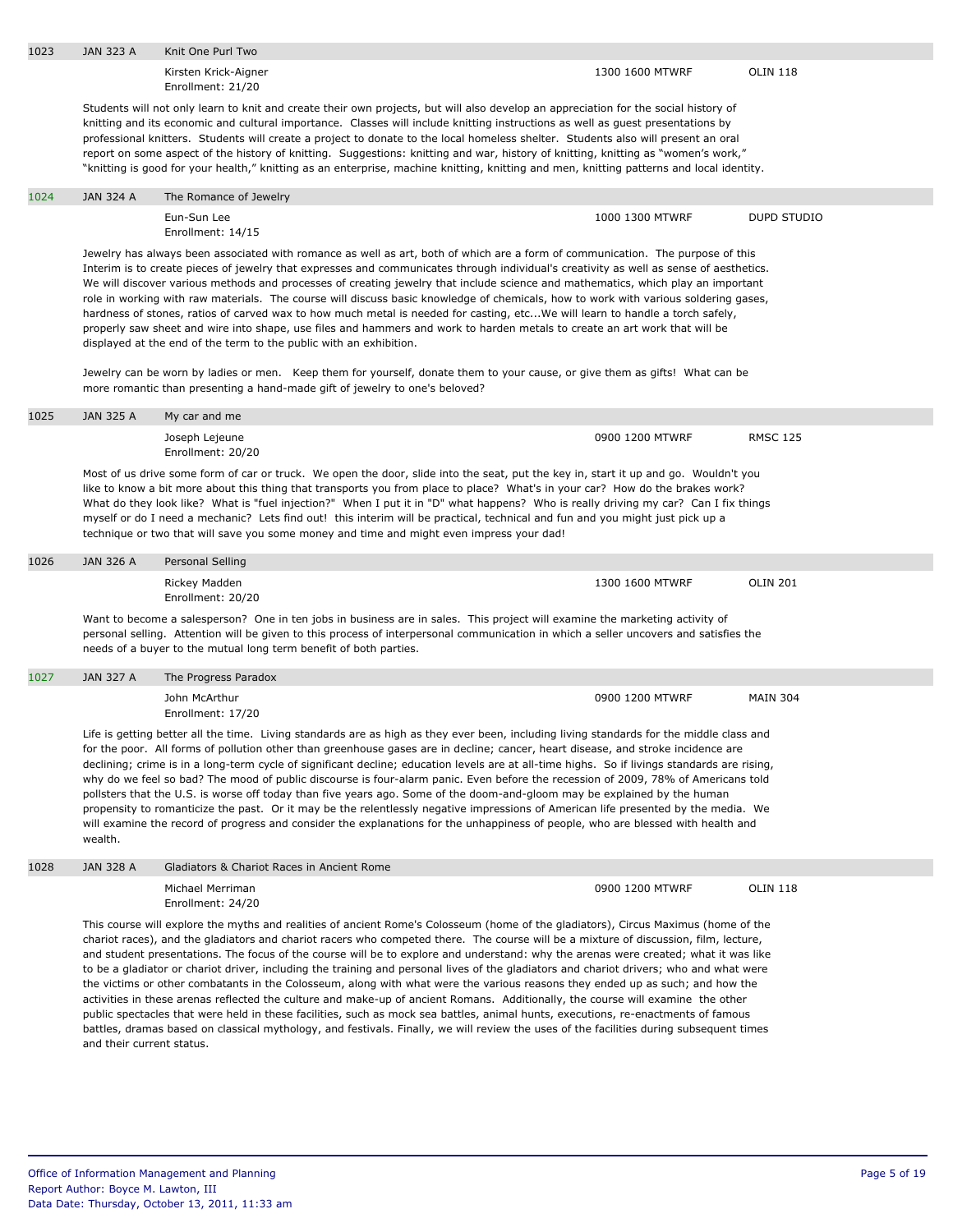| 1029 | <b>JAN 329 A</b> | American Popular Music                                                                                                                                                                                                                                                                                                                                                                                                                                                                                                                                                                                                                                                                                                                                                                                                                                                                                                                                                                                                                                                                                                                                                           |                                    |                              |
|------|------------------|----------------------------------------------------------------------------------------------------------------------------------------------------------------------------------------------------------------------------------------------------------------------------------------------------------------------------------------------------------------------------------------------------------------------------------------------------------------------------------------------------------------------------------------------------------------------------------------------------------------------------------------------------------------------------------------------------------------------------------------------------------------------------------------------------------------------------------------------------------------------------------------------------------------------------------------------------------------------------------------------------------------------------------------------------------------------------------------------------------------------------------------------------------------------------------|------------------------------------|------------------------------|
|      |                  | Stephen Michelman<br>Enrollment: 20/20                                                                                                                                                                                                                                                                                                                                                                                                                                                                                                                                                                                                                                                                                                                                                                                                                                                                                                                                                                                                                                                                                                                                           | 0900 1200 MTWRF                    | <b>OLIN 220</b>              |
|      |                  | Where did the blues originate? Who was America's first "hillbilly" star? What is the dirtiest rock & roll song? In this class we study<br>the origins and development of seven genres of American popular music: blues, swing (jazz), rhythm and blues, rock & roll, country,<br>soul/funk, and hip-hop. By listening to representative performances of each genre, we attempt to determine continuities between<br>genres as well as stylistic distinctiveness. Students will benefit from in-class performances and demonstrations of musical<br>instruments. Students must have access to their own guitar (via rental, purchase, etc.).                                                                                                                                                                                                                                                                                                                                                                                                                                                                                                                                      |                                    |                              |
| 1030 | <b>JAN 330 A</b> | Relaxed Work: Yoga, Philosophy, Healthy Body and Mind                                                                                                                                                                                                                                                                                                                                                                                                                                                                                                                                                                                                                                                                                                                                                                                                                                                                                                                                                                                                                                                                                                                            |                                    |                              |
|      |                  | John Miles<br>Enrollment: 20/20                                                                                                                                                                                                                                                                                                                                                                                                                                                                                                                                                                                                                                                                                                                                                                                                                                                                                                                                                                                                                                                                                                                                                  | 0900 1200 MTWRF                    | <b>RPAB RAR</b>              |
|      |                  | In this interim we will focus on the intersection between the ideas of Eastern Philosophy and the practice of Yoga. A master<br>instructor will lead us in daily Yoga and meditation. We will then meet to discuss our experiences and how we might apply what we<br>have learned to our daily life. Coupled with this practice, we will read various works by contemporary Yoga practitioners and ancient<br>texts. Students will be expected to participate in the practice, the reading, discussion and presentations. We will also explore the<br>presentation of Yoga in popular culture.                                                                                                                                                                                                                                                                                                                                                                                                                                                                                                                                                                                   |                                    |                              |
| 1031 | JAN 331 A        | Living with Dogs                                                                                                                                                                                                                                                                                                                                                                                                                                                                                                                                                                                                                                                                                                                                                                                                                                                                                                                                                                                                                                                                                                                                                                 |                                    |                              |
|      |                  | John Moeller<br>Enrollment: 15/18<br><b>Instructor Permission Required</b>                                                                                                                                                                                                                                                                                                                                                                                                                                                                                                                                                                                                                                                                                                                                                                                                                                                                                                                                                                                                                                                                                                       | 0900 1200 MTWRF                    | <b>RMSC 339</b>              |
|      |                  | Students will study the relationship between humans and pets, with the purpose to foster responsible and effective pet ownership.<br>During the course we will explore and examine the behavior, evolution and cognition of dogs and other animals.                                                                                                                                                                                                                                                                                                                                                                                                                                                                                                                                                                                                                                                                                                                                                                                                                                                                                                                              |                                    |                              |
| 1032 | JAN 332 A        | Self-Taught Artists at Work                                                                                                                                                                                                                                                                                                                                                                                                                                                                                                                                                                                                                                                                                                                                                                                                                                                                                                                                                                                                                                                                                                                                                      |                                    |                              |
|      |                  | Kristofer Neely<br>Enrollment: 15/20                                                                                                                                                                                                                                                                                                                                                                                                                                                                                                                                                                                                                                                                                                                                                                                                                                                                                                                                                                                                                                                                                                                                             | 1000 1200 MTWRF<br>1400 1600 MTWRF | SHIPP LOUNGE<br>SHIPP LOUNGE |
|      |                  | Self-Taught Artists at Work is an Interim project that introduces students to a wide variety of self-taught artists, and facilitates<br>student exploration in developing a self-taught studio process. Classroom discussions about academic readings and documentary<br>film segments will focus students on critical issues surrounding the role and significance of the self-taught artist from disparate<br>critical perspectives. We will create a workspace for students to experiment and explore the creation their own self-taught artistic<br>work. (A self-described project management model will be used to allow students to conceptualize, structure, implement, and<br>document their own studio practice. This model is aimed at accomplishing a true self-taught experience in their art creation,<br>transcending the traditional academic studio framework.) Students will also be expected to research, interview, contextualize, and<br>document the work of a living self-taught artist. Finally, students will produce a unified exhibition of self-taught art placing their own<br>work beside their research and documentation of self-taught artists. |                                    |                              |
| 1033 | <b>JAN 333 A</b> | Nihon Goshin Aikido: The Art of Self-defense                                                                                                                                                                                                                                                                                                                                                                                                                                                                                                                                                                                                                                                                                                                                                                                                                                                                                                                                                                                                                                                                                                                                     |                                    |                              |
|      |                  | James Neighbors<br>Enrollment: 22/20                                                                                                                                                                                                                                                                                                                                                                                                                                                                                                                                                                                                                                                                                                                                                                                                                                                                                                                                                                                                                                                                                                                                             | 0900 1200 MTWRF                    | <b>MAIN 224</b>              |
|      |                  | Nihon Goshin Aikido integrates techniques from Aikido, Jiu-Jitsu, Judo and Karate. Sensei John Wyndham, San-Dan (4th degree<br>black belt) and chief instructor at the Spartanburg dojo, will teach us a series of self-defense techniques that include throws, strikes,<br>joint-locks and grappling, along with traditional forms of Aikido. In addition to training at the dojo, we will learn the history and<br>philosophy of Aikido in its various styles. All are welcome -- no experience with martial arts is necessary -- Aikido is practiced by<br>people of every background, shape and size. That said, interested students should be able to perform strenuous physical exercise.<br>For more information about Aikido Academy of Spartanburg, see www.aikidoacademy.com                                                                                                                                                                                                                                                                                                                                                                                           |                                    |                              |
| 1034 | JAN 334 A        | Woody Allen                                                                                                                                                                                                                                                                                                                                                                                                                                                                                                                                                                                                                                                                                                                                                                                                                                                                                                                                                                                                                                                                                                                                                                      |                                    |                              |
|      |                  | Wesley Pech<br>Enrollment: 20/20                                                                                                                                                                                                                                                                                                                                                                                                                                                                                                                                                                                                                                                                                                                                                                                                                                                                                                                                                                                                                                                                                                                                                 | 0900 1200 MTWRF                    | <b>MAIN 322</b>              |
|      |                  | Woody Allen redefined comedy in the 1970s and 1980s by including in his movies elements of philosophy, religion, art, and<br>romance. This project will provide an intensive introduction to his most important films, which will be extensively discussed. These<br>discussions will be complemented with two books: Aeon Skoble and Mark Conard's Woody Allen and Philosophy: You Mean My Whole<br>Fallacy Is Wrong? And Sander Lee's Eighteen Woody Allen Films Analyzed: Anguish, God, and Existentialism. Student participation<br>will be expected. In addition to the films, three of his collections of short humor pieces (Without Feathers, Getting Even, and Side<br>Effects) will also be required reading for this course.                                                                                                                                                                                                                                                                                                                                                                                                                                          |                                    |                              |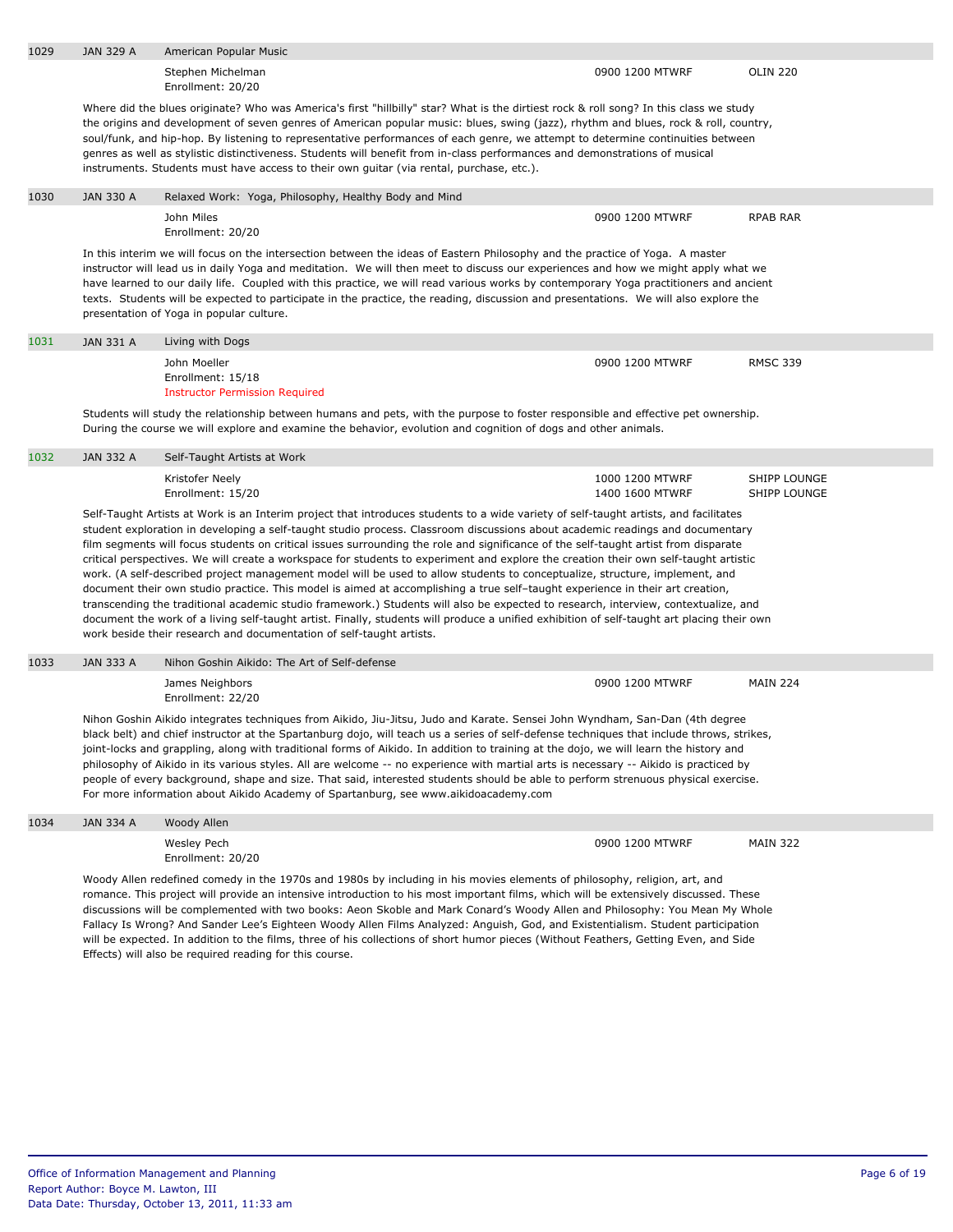| 1035 | JAN 335 A | Cre@ivity @ Play |  |
|------|-----------|------------------|--|
|      |           |                  |  |

James Proctor Enrollment: 20/20

0900 1200 MTWRF 1300 1500 MTW

OLIN 114 OLIN 114

"You have to claim your creative space!"—Ned Herrmann, Founder, Herrmann International

 Many students need to rekindle the creative flames they had as children. That will be the purpose of this Interim project, Cre@ivity @ Play. To find the lost sparks we will focus on four key activities: drawing realistically; juggling three balls with two hands, two balls with one hand; playing several tunes recognizably on the harmonica; and forming origami pieces. These four complementary activities can be engaged in by a novice, the child within us, or an accomplished artist. We will venture into them with the objectives of learning to do those magical things, and of gaining confidence in learning other art forms or skills that may have seemed beyond our reach. In addition, we will interact with creative guests, view selected movies and videos, and take local field trips. Students will also produce self-defined creative projects, display their art work, and perform as jugglers and harpists (harmonica players) in the final exhibit.

 The only restriction is a negative one in that students must neither be able to draw realistically nor have had drawing lessons since elementary school. They have to be able to say truthfully, "I can't draw!"

## 1036 JAN 336 A Health and society

Ramin Radfar Enrollment: 24/24 1000 1200 MTWRF 1400 1600 MTWRF RMSC 307 RMSC 307

Many of the behaviors we adopt in life are products of our environment. Currently, we live in a "toxic" health and fitness environment. We are so habituated to our modern-day environment that we miss the subtle ways it influences our behaviors, personal lifestyle, and health each day. The epidemic of physical inactivity and obesity that is sweeping across America is so harmful to health that it actually increases the deterioration rate of the human body and leads to premature aging, illness, and death. To improve public health, New York City banned trans fats from all restaurants and other food service establishments. These artificial fats have been linked to heart disease. The current trend of serving super size meals and portions to inactive children is contributing to an epidemic of childhood obesity. Among children, overweight or obesity can lead to lifelong weight problems and other associated medical problems. Though genes do play a role, the main reason for obesity is due to eating more calories than are expended.

Eating breakfast regularly has been linked with less obesity and better overall health. Researchers, however, are unclear over why breakfast eaters are healthier and thinner.

| 1039 | JAN 339 A | Behind the Music(al)                                    |                 |                 |
|------|-----------|---------------------------------------------------------|-----------------|-----------------|
|      |           | Christie Sellars<br>William McCraw<br>Enrollment: 18/25 | 0900 1200 MTWRF | <b>CLB MCMT</b> |

This project will explore classical literary works and their musical counterparts. The project will incorporate books, videos, and live performances of several of the chosen works. Not only will the American musical be studied, but Western opera as well. The project will include trips to see live performances.

| 1040 | JAN 340 A | Game On: An In-Depth Study of Video Games |                                    |                                    |
|------|-----------|-------------------------------------------|------------------------------------|------------------------------------|
|      |           | Joseph Spivey<br>Enrollment: 20/20        | 1000 1200 MTWRF<br>1300 1500 MTWRF | <b>OLIN 210</b><br><b>RMSC 326</b> |

What do Tetris, World of Warcraft, Halo, Super Mario Bros., Bejeweled, Pac-Man, Wii Sports, and Grand Theft Auto have in common? Students will explore the answer to this question as well as questions such as: What is a video game? To what extent do video games reflect culture, and in what ways do they impact culture? Is there a link between video game violence and real-world violence? What role do gender stereotypes play in video games? Some classroom time each day will be set aside for students to play video games to learn first-hand about these issues.

Teams of students will collaboratively produce video reviews of video games using video cameras, technology to capture video game play, and video editing software. In addition teams of students will create Alternate Reality Games, which are interactive narratives that use real-world platforms like Twitter or Facebook to tell stories. The class will be loosely structured as a video game, with students competing in daily video game tournaments and for classroom achievements (something akin to Xbox achievements for academic accomplishments). This will be a fun yet time-intensive Interim project that will require students to work closely with one another for several hours outside class.

#### 1045 JAN 341 A Living in a Bacterial World

Natalie Spivey Enrollment: 20/20 0900 1200 MTWRF RMSC 101

Even though we can't see them with our naked eye, microorganisms are everywhere. In fact, there are ten times more bacterial cells in your body than human cells! During this interim project, we will investigate the interactions between man and microbes. For example, we will learn about how some microbes cause deadly diseases like cholera and ebola, yet others have been genetically engineered to remove pollutants from the environment. We will visit a goat farm to learn how cheese is made and a brewery to find out how yeast is used to make beer. We will explore questions such as: What role have microbes played in shaping the human diet? How have epidemics impacted the course of history? Is there any validity to the "hygiene hypothesis," which claims that our increasingly sanitized lifestyle is detrimental to human health? Is bioterrorism a real threat? This interim project will also include opportunities for hands-on microbiology, such as making our own yogurt. In the lab, we will determine the best way to sanitize a contaminated sponge. There will be a significant lab project that will focus on collecting, observing, and identifying bacteria that reside with us on the Wofford College campus.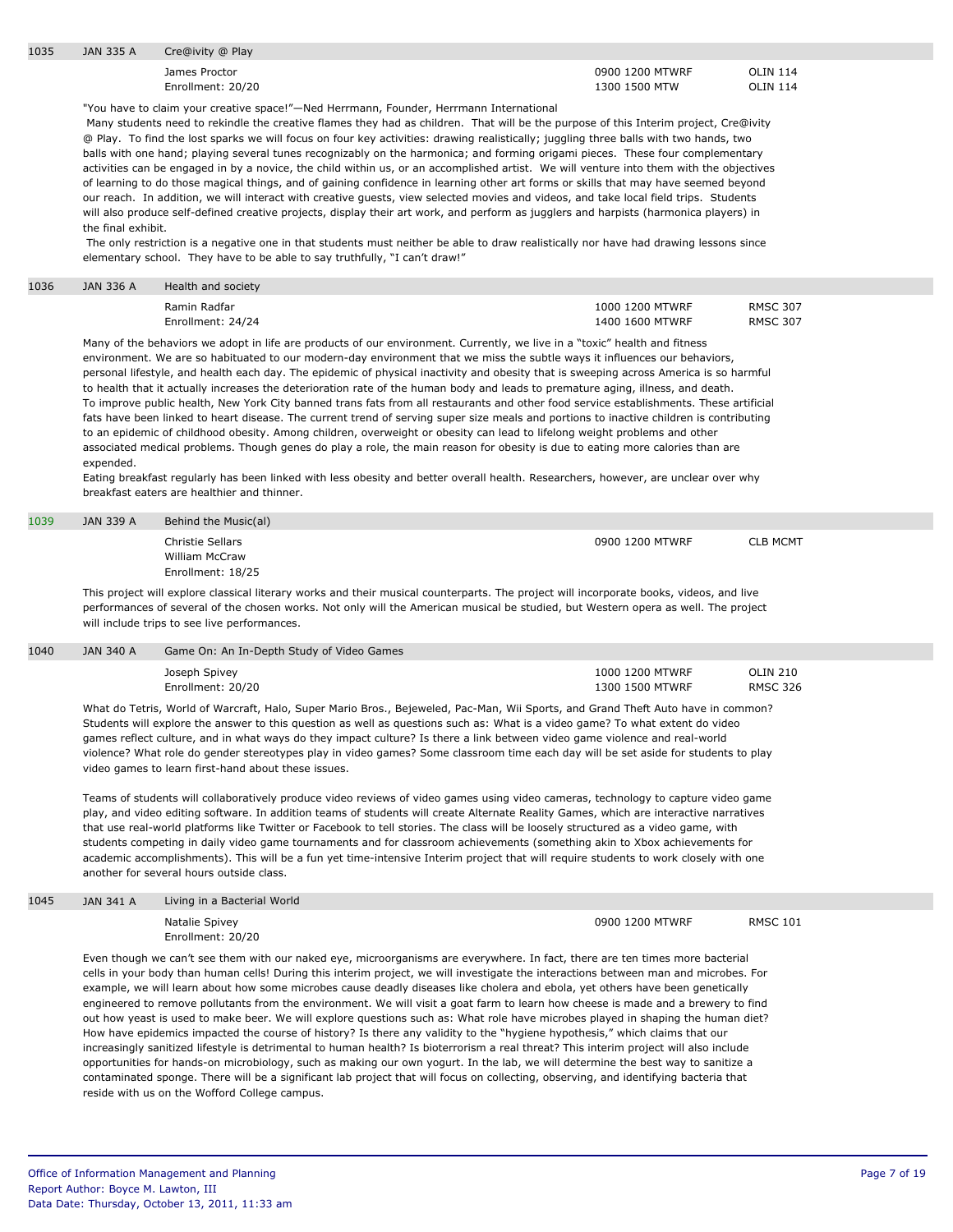important components of a toolkit for navigating across cultures.

1042 JAN 342 A Education 430

Cynthia Suarez Enrollment: 6/20

Instructor Permission Required

|      |                                                                                                                                                                                                                                                                                                                                                                                                            | experience, Clinical Practice.                                                |                                                               | This course develops skills in several areas: (1) planning and implementing learning experiences, (2) improving and using various<br>instructional strategies including applications of the latest technological influences in instructional design and assessment, and (3)<br>developing and using various evaluation and assessment techniques. Previous field experiences have emphasized observation and<br>awareness of the teacher and the learner and some, though limited, teaching involvement This course offers a transitional<br>experience from observation and minimal teaching to more involved planning and teaching in preparation for the Level 4 field                                                                                                                                                                                                                                                                                                                                                                                                                                                                                                                                                               |                 |
|------|------------------------------------------------------------------------------------------------------------------------------------------------------------------------------------------------------------------------------------------------------------------------------------------------------------------------------------------------------------------------------------------------------------|-------------------------------------------------------------------------------|---------------------------------------------------------------|-----------------------------------------------------------------------------------------------------------------------------------------------------------------------------------------------------------------------------------------------------------------------------------------------------------------------------------------------------------------------------------------------------------------------------------------------------------------------------------------------------------------------------------------------------------------------------------------------------------------------------------------------------------------------------------------------------------------------------------------------------------------------------------------------------------------------------------------------------------------------------------------------------------------------------------------------------------------------------------------------------------------------------------------------------------------------------------------------------------------------------------------------------------------------------------------------------------------------------------------|-----------------|
| 1043 | <b>JAN 343 A</b>                                                                                                                                                                                                                                                                                                                                                                                           | Scratch Your Creative Itch                                                    |                                                               |                                                                                                                                                                                                                                                                                                                                                                                                                                                                                                                                                                                                                                                                                                                                                                                                                                                                                                                                                                                                                                                                                                                                                                                                                                         |                 |
|      |                                                                                                                                                                                                                                                                                                                                                                                                            | David Sykes<br>Enrollment: 21/20                                              |                                                               | 0900 1200 MTWRF                                                                                                                                                                                                                                                                                                                                                                                                                                                                                                                                                                                                                                                                                                                                                                                                                                                                                                                                                                                                                                                                                                                                                                                                                         | <b>OLIN 212</b> |
|      |                                                                                                                                                                                                                                                                                                                                                                                                            | students have access to laptops.                                              |                                                               | Scratch [http://scratch.mit.edu/] provides an innovative drag-and-drop environment that supports creating sophisticated computer<br>animations and simulations without having to learn a programming language. In this project, students will experiment with Scratch<br>to create sophisticated animations and simulations. "Scratch is a programming language that makes it easy to create your own<br>interactive stories, animations, games, music, and art—and share your creations on the Web." It is strongly recommended that                                                                                                                                                                                                                                                                                                                                                                                                                                                                                                                                                                                                                                                                                                   |                 |
| 1044 | <b>JAN 344 A</b>                                                                                                                                                                                                                                                                                                                                                                                           |                                                                               | Notes from Underground: A History of American Punk, 1977-2000 |                                                                                                                                                                                                                                                                                                                                                                                                                                                                                                                                                                                                                                                                                                                                                                                                                                                                                                                                                                                                                                                                                                                                                                                                                                         |                 |
|      |                                                                                                                                                                                                                                                                                                                                                                                                            | Carey Voeller<br>Enrollment: 17/20                                            |                                                               | 0900 1230 MTWRF                                                                                                                                                                                                                                                                                                                                                                                                                                                                                                                                                                                                                                                                                                                                                                                                                                                                                                                                                                                                                                                                                                                                                                                                                         | <b>MAIN 324</b> |
|      |                                                                                                                                                                                                                                                                                                                                                                                                            | a fascinating look at American counterculture.                                |                                                               | This class will examine the American punk scene from 1977 to 2000, particularly on how punk defined itself against the values of<br>mainstream culture. Our primary focus will be on a wide variety of lyrics and music; we will critically analyze the songs and discuss<br>their "messages." Students will also read scholarly articles, watch films, see footage of bands perform through YouTube, read punk<br>authors, and learn about "DIY," fanzines, emo, straight edge, riot grrrl, and other topics. For their project, students have the<br>opportunity to create their own punk artifact, such as a song, zine, website, activist organization, and so on; for the more<br>traditional-minded, a final paper on a band and their songs is an alternative. Students should understand that this class will be<br>intensive, and will involve a great deal of work both in and outside the classroom. There will be no prerequisites or special<br>conditions for joining the course—all are welcome. However, students should be prepared to encounter ideas—many far-left, some<br>far-right—that will inevitably challenge their own beliefs, and should join the class with an open mind. With this said, I invite you to |                 |
| 1041 | <b>JAN 345 A</b>                                                                                                                                                                                                                                                                                                                                                                                           | Modern Art/Modern Science: The Other Two Cultures                             |                                                               |                                                                                                                                                                                                                                                                                                                                                                                                                                                                                                                                                                                                                                                                                                                                                                                                                                                                                                                                                                                                                                                                                                                                                                                                                                         |                 |
|      |                                                                                                                                                                                                                                                                                                                                                                                                            | Steven Zides<br>Enrollment: 18/20                                             |                                                               | 0900 1200 MTWRF                                                                                                                                                                                                                                                                                                                                                                                                                                                                                                                                                                                                                                                                                                                                                                                                                                                                                                                                                                                                                                                                                                                                                                                                                         | <b>RMSC 328</b> |
|      |                                                                                                                                                                                                                                                                                                                                                                                                            | residence at Hub-Bub, and daytrips to various regional galleries and museums. |                                                               | Since the mid nineteenth century, the worlds of art and science have become more abstract and intangible. Driven by convergences<br>in space, time and matter, both disciplines have evolved into sublime manifestations of reality. In this interim class, students will be<br>able to explore this new vision of reality by considering the interrelationships between science and modern art. Within the course<br>itself, emphasis will be placed on experiential learning activities such as studio art workshops, collaborations with the artists in                                                                                                                                                                                                                                                                                                                                                                                                                                                                                                                                                                                                                                                                              |                 |
| 1080 | <b>JAN 346 A</b>                                                                                                                                                                                                                                                                                                                                                                                           | Crossing the Cultural Divide                                                  |                                                               |                                                                                                                                                                                                                                                                                                                                                                                                                                                                                                                                                                                                                                                                                                                                                                                                                                                                                                                                                                                                                                                                                                                                                                                                                                         |                 |
|      |                                                                                                                                                                                                                                                                                                                                                                                                            | Sara Milani<br>Enrollment: 12/20                                              |                                                               | 0930 1230 MTWRF                                                                                                                                                                                                                                                                                                                                                                                                                                                                                                                                                                                                                                                                                                                                                                                                                                                                                                                                                                                                                                                                                                                                                                                                                         | <b>OLIN 219</b> |
|      | In today's increasingly global environment of rapid travel and instantaneous communication, cross-cultural interactions are<br>unavoidable. In these new closer quarters, we are supposed to know how to live amicably and with respect for other cultures, but<br>are given little instruction on how to do so. This project focuses on giving students the necessary tools to cross the cultural divide. |                                                                               |                                                               |                                                                                                                                                                                                                                                                                                                                                                                                                                                                                                                                                                                                                                                                                                                                                                                                                                                                                                                                                                                                                                                                                                                                                                                                                                         |                 |

Through activities, literature, film, discussion, presentations, and field experiences, students will learn to cultivate a more mindful approach to culture - both their own and others. The project examines the impact of cultural values on everyday communication, different verbal and nonverbal communication styles, the pitfalls of stereotypes, and the need for cultural self-awareness as

Spartanburg County, S.C. This course is designed to facilitate the transition of teacher candidates into the capstone experience of clinical practice. Teacher candidates will observe secondary students, teach a minimum of 7 specific lessons using a variety of techniques based on ADEPT and applied teaching methodology; observe and work with a special needs student, study an IEP and, if possible, follow an IEP in planning and teaching a lesson to the student as permitted. Teacher candidates will also plan for individual, small group and large group instruction; integrate the latest technology in teaching; construct, administer and evaluate an alternative assessment while using higher order thinking skills in the design and implementation of all instructional activities. Class sessions will also be conducted on-campus to complement and facilitate the work accomplished during the field experience component.

Graded Interim (A-F) The primary component of this course is composed of a 100 hour field experience to be completed in the public schools of

0900 1200 MTWRF DB 203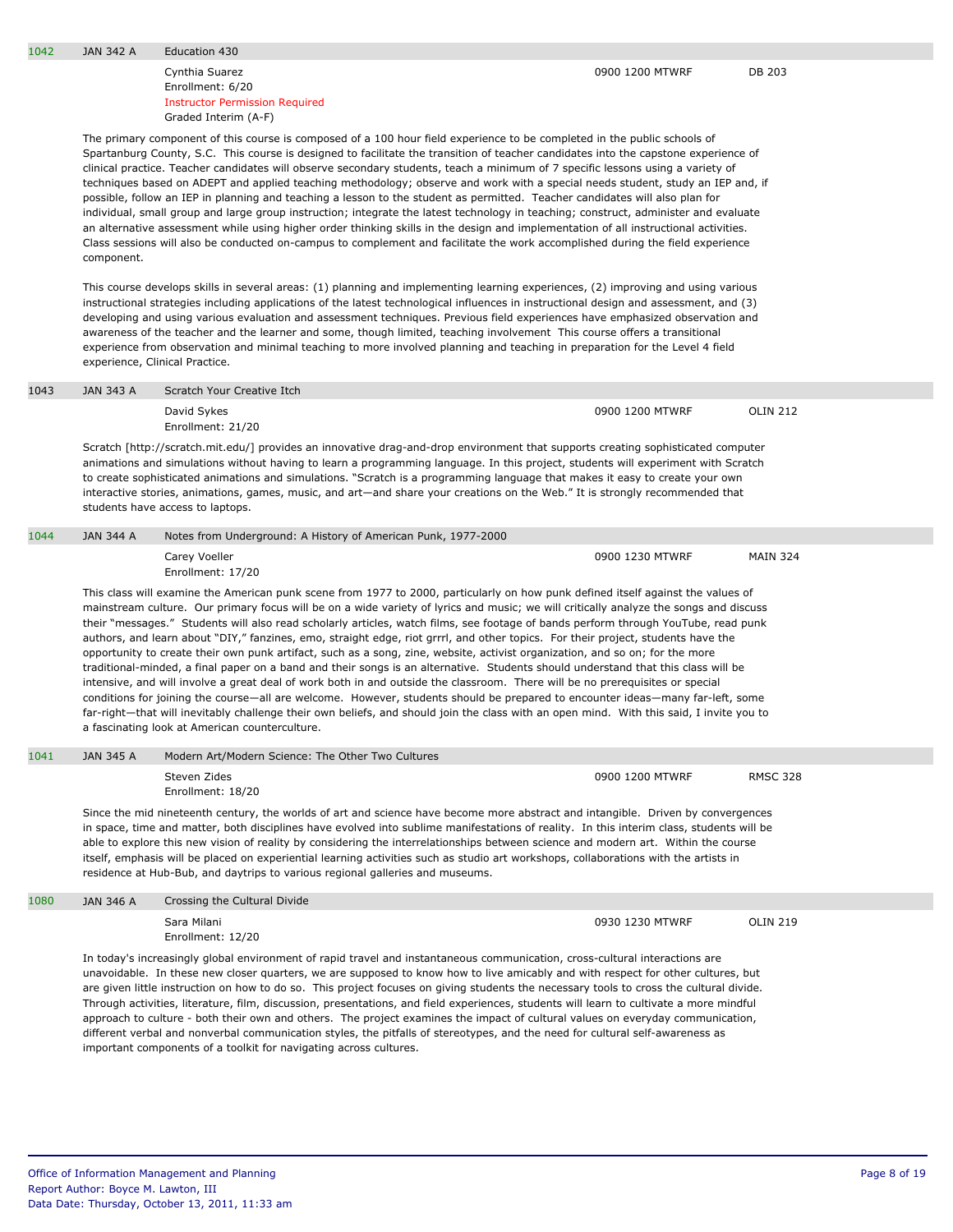| 1082 | <b>JAN 347 A</b>       | From Script to Screen                                                                                                                                                                                                                                                                                                                                                                                                                                                                                                                                                                                                                                                                                                                                                                                                                                                                                                                                                                                                                                                                                                                                                                                                                                                                                                                                                                                                                                                                                                                                                                                                                                                        |                 |                 |
|------|------------------------|------------------------------------------------------------------------------------------------------------------------------------------------------------------------------------------------------------------------------------------------------------------------------------------------------------------------------------------------------------------------------------------------------------------------------------------------------------------------------------------------------------------------------------------------------------------------------------------------------------------------------------------------------------------------------------------------------------------------------------------------------------------------------------------------------------------------------------------------------------------------------------------------------------------------------------------------------------------------------------------------------------------------------------------------------------------------------------------------------------------------------------------------------------------------------------------------------------------------------------------------------------------------------------------------------------------------------------------------------------------------------------------------------------------------------------------------------------------------------------------------------------------------------------------------------------------------------------------------------------------------------------------------------------------------------|-----------------|-----------------|
|      |                        | Julie Sexeny<br>Deno Trakas<br>Enrollment: 19/20                                                                                                                                                                                                                                                                                                                                                                                                                                                                                                                                                                                                                                                                                                                                                                                                                                                                                                                                                                                                                                                                                                                                                                                                                                                                                                                                                                                                                                                                                                                                                                                                                             | 0900 1200 MTWRF | <b>OLIN 101</b> |
|      | Wofford community.     | In this Interim, students will make their own films. Students will learn how to adapt a short story or one-act play into a short<br>screenplay, work with actors, use a digital camera and produce, direct and edit their films, using film editing software. At the end of<br>the class, we will schedule a screening so that students may share their work with their classmates, friends, family members and the                                                                                                                                                                                                                                                                                                                                                                                                                                                                                                                                                                                                                                                                                                                                                                                                                                                                                                                                                                                                                                                                                                                                                                                                                                                          |                 |                 |
| 1083 | <b>JAN 348 A</b>       | New Orleans Odyssey                                                                                                                                                                                                                                                                                                                                                                                                                                                                                                                                                                                                                                                                                                                                                                                                                                                                                                                                                                                                                                                                                                                                                                                                                                                                                                                                                                                                                                                                                                                                                                                                                                                          |                 |                 |
|      |                        | Denise Frazier<br>Kimberly Rostan<br>Enrollment: 21/20                                                                                                                                                                                                                                                                                                                                                                                                                                                                                                                                                                                                                                                                                                                                                                                                                                                                                                                                                                                                                                                                                                                                                                                                                                                                                                                                                                                                                                                                                                                                                                                                                       | 0900 1200 MTWRF | <b>MAIN 104</b> |
|      |                        | A New Orleans Odyssey: Culture and Creolit? explores the historical, political, and cultural diversity of the most Caribbean city in the<br>United States. Its unique European, Haitian, and U.S. colonial heritage have produced an incredibly rich melange.<br>There is no other city like New Orleans in the United States. This interim will introduce students to the many circumstances,<br>consequences, and distinctiveness of this Gulf city.                                                                                                                                                                                                                                                                                                                                                                                                                                                                                                                                                                                                                                                                                                                                                                                                                                                                                                                                                                                                                                                                                                                                                                                                                       |                 |                 |
| 1084 | <b>JAN 349 A</b>       | <b>Medical Botany</b>                                                                                                                                                                                                                                                                                                                                                                                                                                                                                                                                                                                                                                                                                                                                                                                                                                                                                                                                                                                                                                                                                                                                                                                                                                                                                                                                                                                                                                                                                                                                                                                                                                                        |                 |                 |
|      |                        | Douglas Rayner<br>Enrollment: 15/20<br>Graded Interim (A-F)                                                                                                                                                                                                                                                                                                                                                                                                                                                                                                                                                                                                                                                                                                                                                                                                                                                                                                                                                                                                                                                                                                                                                                                                                                                                                                                                                                                                                                                                                                                                                                                                                  | 0900 1200 MTWRF | <b>RMSC 205</b> |
|      | project is graded A-F. | As stated in the preface to the primary text for the course, "Medical botany is designed to bring into perspective the massive<br>knowledge acquired by man to retain his health by using plants around him." It should be of particular interest to students planning<br>medical or paramedical careers and those having an appreciation for natural history and a sensitivity for environmental phenomena.<br>Students will learn the basic structure and function of the major organ systems of the body, and they will learn 100-125 plants and<br>their uses in herbal and cosmopolitan medicine. Each discussion topic will be introduced by a brief historical account of the disease, a<br>brief discussion of the organ system(s) affected by the disease, and a brief account of plants used to treat the disease or<br>malfunctioning organ system. Special attention will be given to plants used by Native American Indians, Gullah blacks, and<br>Appalachian mountain people, especially plants that have been shown to actually be effective in treating the disease. Students also<br>will be introduced to the role that plants have played in civilization by serving as stimuli for exploration and exploitation and to crop<br>plants that have shaped South Carolina?s history, including rice, cotton, and indigo. Friday field trips will include visits to several of<br>the following; a practicing "root" doctor, a naturopathic physician, traditional Chinese healer, Cherokee Indian healer (Cherokee<br>Institute of Health), herbal drug store, an herbal market, and a greenhouse specializing in tissue culture of orchids and ferns. This |                 |                 |
| 1085 | <b>JAN 350 A</b>       | Scat, Tracks, Song & Sign                                                                                                                                                                                                                                                                                                                                                                                                                                                                                                                                                                                                                                                                                                                                                                                                                                                                                                                                                                                                                                                                                                                                                                                                                                                                                                                                                                                                                                                                                                                                                                                                                                                    |                 |                 |
|      |                        | Gerald Thurmond<br>Enrollment: 12/10                                                                                                                                                                                                                                                                                                                                                                                                                                                                                                                                                                                                                                                                                                                                                                                                                                                                                                                                                                                                                                                                                                                                                                                                                                                                                                                                                                                                                                                                                                                                                                                                                                         | 0900 1200 MTWRF | <b>MAIN 007</b> |
|      |                        | Those of us who love the outdoors want to do more than just pass through it; we want to feel at home there. The surest way of<br>doing that is to be able to recognize the sounds and signs we encounter in nature. Students in this class will learn to identify birds<br>through their calls and songs and mammals by their tracks, scat, and other signs. In daily hikes and, weather permitting, one or two<br>canoe trips, they will discover that there is far more going on in the Carolina woods in winter than they ever imagined.                                                                                                                                                                                                                                                                                                                                                                                                                                                                                                                                                                                                                                                                                                                                                                                                                                                                                                                                                                                                                                                                                                                                  |                 |                 |
| 1112 | <b>JAN 352 A</b>       | Thinking Death: Life Choices                                                                                                                                                                                                                                                                                                                                                                                                                                                                                                                                                                                                                                                                                                                                                                                                                                                                                                                                                                                                                                                                                                                                                                                                                                                                                                                                                                                                                                                                                                                                                                                                                                                 |                 |                 |
|      |                        | Judith Villanueva<br>Enrollment: 7/20                                                                                                                                                                                                                                                                                                                                                                                                                                                                                                                                                                                                                                                                                                                                                                                                                                                                                                                                                                                                                                                                                                                                                                                                                                                                                                                                                                                                                                                                                                                                                                                                                                        | 0930 1230 MTWRF | <b>OLIN 116</b> |
|      |                        | Death and dying are topics oftentimes silenced in our daily life conversations, yet our notion of death determines the way we live our<br>lives and how we relate to others. This interim will provide an opportunity to reflect upon life choices through an exploration of the<br>concept of death. We will approach the subject from the following perspectives: philosophical, psychological, literary, artistic,<br>commercial, medical and legal.                                                                                                                                                                                                                                                                                                                                                                                                                                                                                                                                                                                                                                                                                                                                                                                                                                                                                                                                                                                                                                                                                                                                                                                                                      |                 |                 |
|      | euthanasia.            | The students will be required to do community service at Hospice and/or the animal shelter and will have the opportunity to dialoque<br>with speakers from the local community. Some of the topics to be discussed will include, but are not limited to: life as a commodity,<br>animals and death, a living will, caring for a dying patient, hospice and palliative care, organ and body donations, autopsy,                                                                                                                                                                                                                                                                                                                                                                                                                                                                                                                                                                                                                                                                                                                                                                                                                                                                                                                                                                                                                                                                                                                                                                                                                                                               |                 |                 |
| 1114 | JAN 353 A              | The Lettering Artist                                                                                                                                                                                                                                                                                                                                                                                                                                                                                                                                                                                                                                                                                                                                                                                                                                                                                                                                                                                                                                                                                                                                                                                                                                                                                                                                                                                                                                                                                                                                                                                                                                                         |                 |                 |
|      |                        | Daniel Welch<br>Enrollment: 8/16                                                                                                                                                                                                                                                                                                                                                                                                                                                                                                                                                                                                                                                                                                                                                                                                                                                                                                                                                                                                                                                                                                                                                                                                                                                                                                                                                                                                                                                                                                                                                                                                                                             | 0900 1200 MTWRF | <b>RMSC 128</b> |
|      |                        | Beautiful books, music scores, and attractive web pages depend greatly on artistic fonts and symbols. Drawing inspiration from<br>historical examples of this noble effort but employing contemporary (computer-based) methods to produce fonts and text<br>illumination of our own design, we will concentrate our attention on achieving consistent expression of individuality in each design:<br>fonts that each express artistic context (architecture, emotion, personality) in design, augmented where appropriate by basic<br>illumination methods such as bordering, coloring, and background patterning. In practicing these skills on printers and computer<br>screens each participant will experience primary components of our artistic and technical culture while learning to produce truly<br>useful products (fonts, decorations) of their own.                                                                                                                                                                                                                                                                                                                                                                                                                                                                                                                                                                                                                                                                                                                                                                                                            |                 |                 |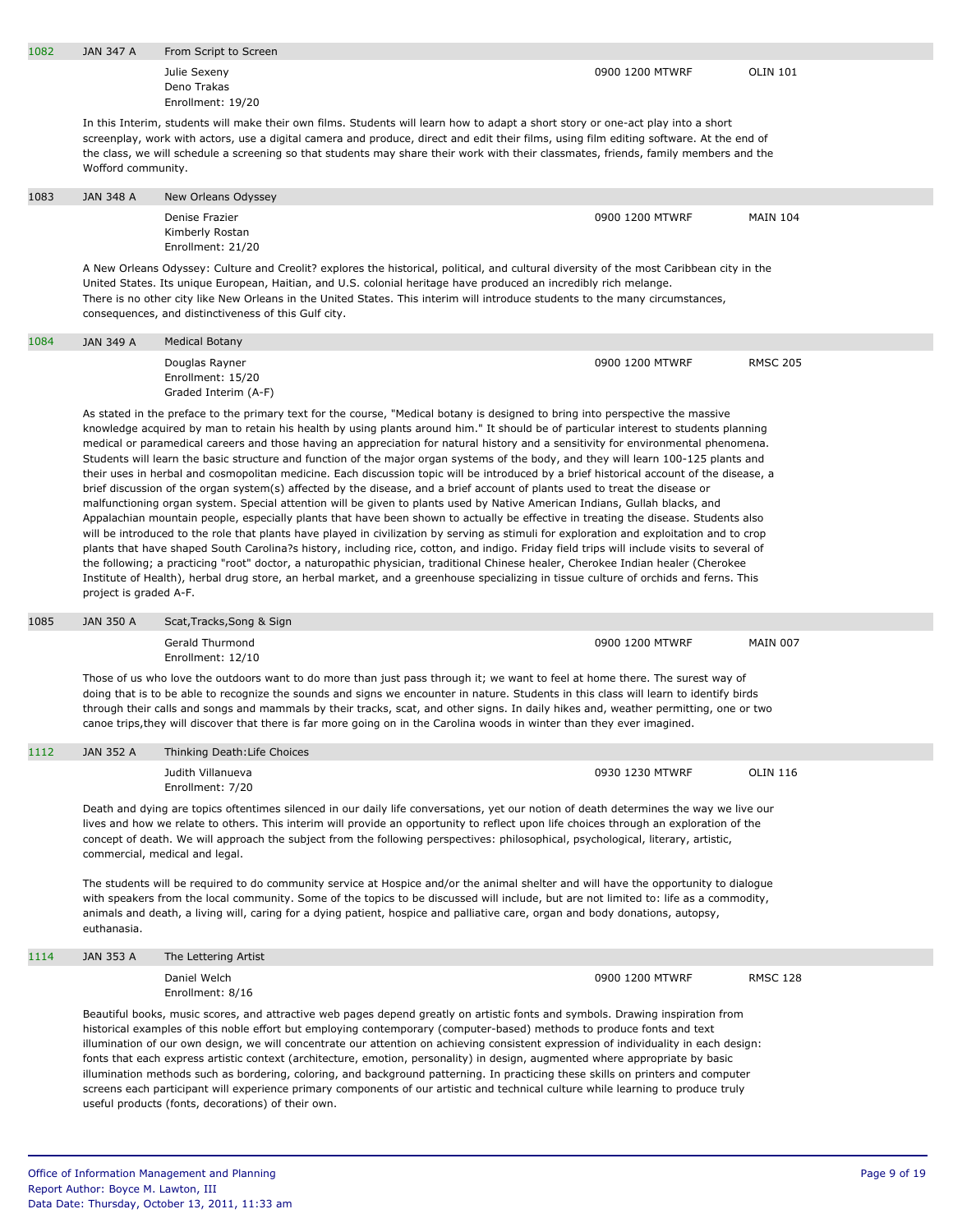| 1118 | JAN 354 A                                                                                                                                                                                                                                                                                                                                                                                                                                                                                                                                                                                                                                                                                                                                                                                                                                                                                                                                                                                                                                                                                                                                                                                          | Dance, Dance, Danceand Sing                                                                                                                                                                                                                                                                                                                                                                                                                                                                                                                                                                                                                                                                                                                                                                                                                                                                                                                                                                                                              |                                                |                                                       |
|------|----------------------------------------------------------------------------------------------------------------------------------------------------------------------------------------------------------------------------------------------------------------------------------------------------------------------------------------------------------------------------------------------------------------------------------------------------------------------------------------------------------------------------------------------------------------------------------------------------------------------------------------------------------------------------------------------------------------------------------------------------------------------------------------------------------------------------------------------------------------------------------------------------------------------------------------------------------------------------------------------------------------------------------------------------------------------------------------------------------------------------------------------------------------------------------------------------|------------------------------------------------------------------------------------------------------------------------------------------------------------------------------------------------------------------------------------------------------------------------------------------------------------------------------------------------------------------------------------------------------------------------------------------------------------------------------------------------------------------------------------------------------------------------------------------------------------------------------------------------------------------------------------------------------------------------------------------------------------------------------------------------------------------------------------------------------------------------------------------------------------------------------------------------------------------------------------------------------------------------------------------|------------------------------------------------|-------------------------------------------------------|
|      |                                                                                                                                                                                                                                                                                                                                                                                                                                                                                                                                                                                                                                                                                                                                                                                                                                                                                                                                                                                                                                                                                                                                                                                                    | Patricia Nuriel<br>Enrollment: 20/20<br><b>Instructor Permission Required</b>                                                                                                                                                                                                                                                                                                                                                                                                                                                                                                                                                                                                                                                                                                                                                                                                                                                                                                                                                            | 1000 1200 MTWRF<br>1000 1200 F<br>1300 1500 TR | <b>MAIN 124</b><br><b>MAIN 126</b><br><b>MAIN 124</b> |
|      |                                                                                                                                                                                                                                                                                                                                                                                                                                                                                                                                                                                                                                                                                                                                                                                                                                                                                                                                                                                                                                                                                                                                                                                                    | Students of this Interim will enjoy the opportunity to sing and learn several styles of dance, including merengue, salsa, and tango<br>from experienced instructors. Both music and dance play a very significant role in Latino communities. In addition to learning the<br>steps and lyrics of the different rhythmic styles, students will focus on the fascinating connection between dance, music, and culture.<br>Using a variety of resources, such as readings and films, students will explore the rich history of this music and its importance as an<br>expression of cultural identity. At the end of Interim the students will give a performance of some of the songs and routines that<br>they learn in a musical exhibition that will be open to the campus community.                                                                                                                                                                                                                                                   |                                                |                                                       |
| 1119 | JAN 355 A                                                                                                                                                                                                                                                                                                                                                                                                                                                                                                                                                                                                                                                                                                                                                                                                                                                                                                                                                                                                                                                                                                                                                                                          | The Beatles                                                                                                                                                                                                                                                                                                                                                                                                                                                                                                                                                                                                                                                                                                                                                                                                                                                                                                                                                                                                                              |                                                |                                                       |
|      |                                                                                                                                                                                                                                                                                                                                                                                                                                                                                                                                                                                                                                                                                                                                                                                                                                                                                                                                                                                                                                                                                                                                                                                                    | James Bednar<br>Enrollment: 18/20                                                                                                                                                                                                                                                                                                                                                                                                                                                                                                                                                                                                                                                                                                                                                                                                                                                                                                                                                                                                        | 0900 1200 MTWRF                                | <b>MAIN 206</b>                                       |
|      |                                                                                                                                                                                                                                                                                                                                                                                                                                                                                                                                                                                                                                                                                                                                                                                                                                                                                                                                                                                                                                                                                                                                                                                                    | The Beatles were arguably the most influential and innovative rock band of all time, and their music forever changed popular music.<br>This course will analyze the Beatles' history and music against the backdrop of the great social upheavals of the 1960's, an era of<br>revolution that is reflected in the band's transformation from lovable pop mop-tops to long-haired, eastern-influenced, acid-dropping<br>political activists. Intense listening and analysis of music will comprise much of the course, along with the viewing of Beatles<br>documentaries and the Beatles' own films.                                                                                                                                                                                                                                                                                                                                                                                                                                     |                                                |                                                       |
| 1046 | JAN 381 A                                                                                                                                                                                                                                                                                                                                                                                                                                                                                                                                                                                                                                                                                                                                                                                                                                                                                                                                                                                                                                                                                                                                                                                          | An Introduction to Dental Medicine                                                                                                                                                                                                                                                                                                                                                                                                                                                                                                                                                                                                                                                                                                                                                                                                                                                                                                                                                                                                       |                                                |                                                       |
|      |                                                                                                                                                                                                                                                                                                                                                                                                                                                                                                                                                                                                                                                                                                                                                                                                                                                                                                                                                                                                                                                                                                                                                                                                    | <b>Charles Bass</b><br>Enrollment: 9/9<br><b>Instructor Permission Required</b>                                                                                                                                                                                                                                                                                                                                                                                                                                                                                                                                                                                                                                                                                                                                                                                                                                                                                                                                                          | TBA MTWRF                                      |                                                       |
|      | Designed for students seriously considering careers in dental medicine, this project provides an opportunity to serve a number of<br>apprenticeships with practicing dental professionals. Each student will work with a General Dentist, an Orthodontist, a Periodontist,<br>and an Endodontist (and an Oral Surgeon if possible) during three weeks of the interim. The remaining week of the interim will be<br>spent at the Medical University of South Carolina attending classes, doing clinical rotations, and meeting with admissions councelors.<br>Grades on this project will be based on daily updates via e-mail, a presentation, a daily journal, and the participation of the student<br>in each dental professional's practice as evaluated by that professional. Eligibility: Open to all students with instructor's consent -<br>preference is given to juniors and seniors. Anticipated cost: Cost of travel to dental offices (Greenville) and to Charleston along<br>with housing in Charleston which is the responsibility of the student. Permission of Instructor is required. Students with overrides<br>should register late September during Travel/Study Registration. |                                                                                                                                                                                                                                                                                                                                                                                                                                                                                                                                                                                                                                                                                                                                                                                                                                                                                                                                                                                                                                          |                                                |                                                       |
| 1047 | <b>JAN 382 A</b>                                                                                                                                                                                                                                                                                                                                                                                                                                                                                                                                                                                                                                                                                                                                                                                                                                                                                                                                                                                                                                                                                                                                                                                   | Pre-Law                                                                                                                                                                                                                                                                                                                                                                                                                                                                                                                                                                                                                                                                                                                                                                                                                                                                                                                                                                                                                                  |                                                |                                                       |
|      |                                                                                                                                                                                                                                                                                                                                                                                                                                                                                                                                                                                                                                                                                                                                                                                                                                                                                                                                                                                                                                                                                                                                                                                                    | John Fort<br>J. Alvis<br>Enrollment: 24/25<br><b>Instructor Permission Required</b>                                                                                                                                                                                                                                                                                                                                                                                                                                                                                                                                                                                                                                                                                                                                                                                                                                                                                                                                                      | 0900 1600 MTWRF                                | <b>MAIN 302</b>                                       |
|      |                                                                                                                                                                                                                                                                                                                                                                                                                                                                                                                                                                                                                                                                                                                                                                                                                                                                                                                                                                                                                                                                                                                                                                                                    | The Pre-Law interim project will assist the student in deciding if a career in the legal community is appropriate. The first week we will<br>discuss the admissions process and what you can do while at Wofford to increase your chances of acceptance into law school. This<br>week will be primarily in the classroom with a few trips to visit local court houses. Students will also start on their personal<br>statements for their law school application. The second and third weeks, the students will work in a law office with a mentor. The<br>student will "shadow" the lawyer and gain knowledge of the daily routines of a lawyer. The final week we will visit the South Carolina<br>Supreme Court, the University of South Carolina Law School and the Charleston School of law. The students will write a short paper<br>concerning the interim experience and how it relates to their decision to pursue a legal career. The final week students will finalize<br>their personal statements and take a practice LSAT. |                                                |                                                       |
| 1048 | JAN 383 A                                                                                                                                                                                                                                                                                                                                                                                                                                                                                                                                                                                                                                                                                                                                                                                                                                                                                                                                                                                                                                                                                                                                                                                          | Capitol Hill Internship                                                                                                                                                                                                                                                                                                                                                                                                                                                                                                                                                                                                                                                                                                                                                                                                                                                                                                                                                                                                                  |                                                |                                                       |
|      |                                                                                                                                                                                                                                                                                                                                                                                                                                                                                                                                                                                                                                                                                                                                                                                                                                                                                                                                                                                                                                                                                                                                                                                                    | Amy Lancaster<br>Ana Wiseman<br>Enrollment: 9/16<br><b>Instructor Permission Required</b><br>Graded Interim (A-F)                                                                                                                                                                                                                                                                                                                                                                                                                                                                                                                                                                                                                                                                                                                                                                                                                                                                                                                        | 0800 1700 MTWRF                                |                                                       |
|      | Capitol Hill Internship Program (CHIP) students seek internships in Washington, DC. These placements can include government<br>agencies, nonprofit organizations, associations, lobbying firms, and private corporations, in addition to the Capitol and its House and                                                                                                                                                                                                                                                                                                                                                                                                                                                                                                                                                                                                                                                                                                                                                                                                                                                                                                                             |                                                                                                                                                                                                                                                                                                                                                                                                                                                                                                                                                                                                                                                                                                                                                                                                                                                                                                                                                                                                                                          |                                                |                                                       |

Senate offices. Students will stay in premium housing in the immediate vicinity of Capitol Hill.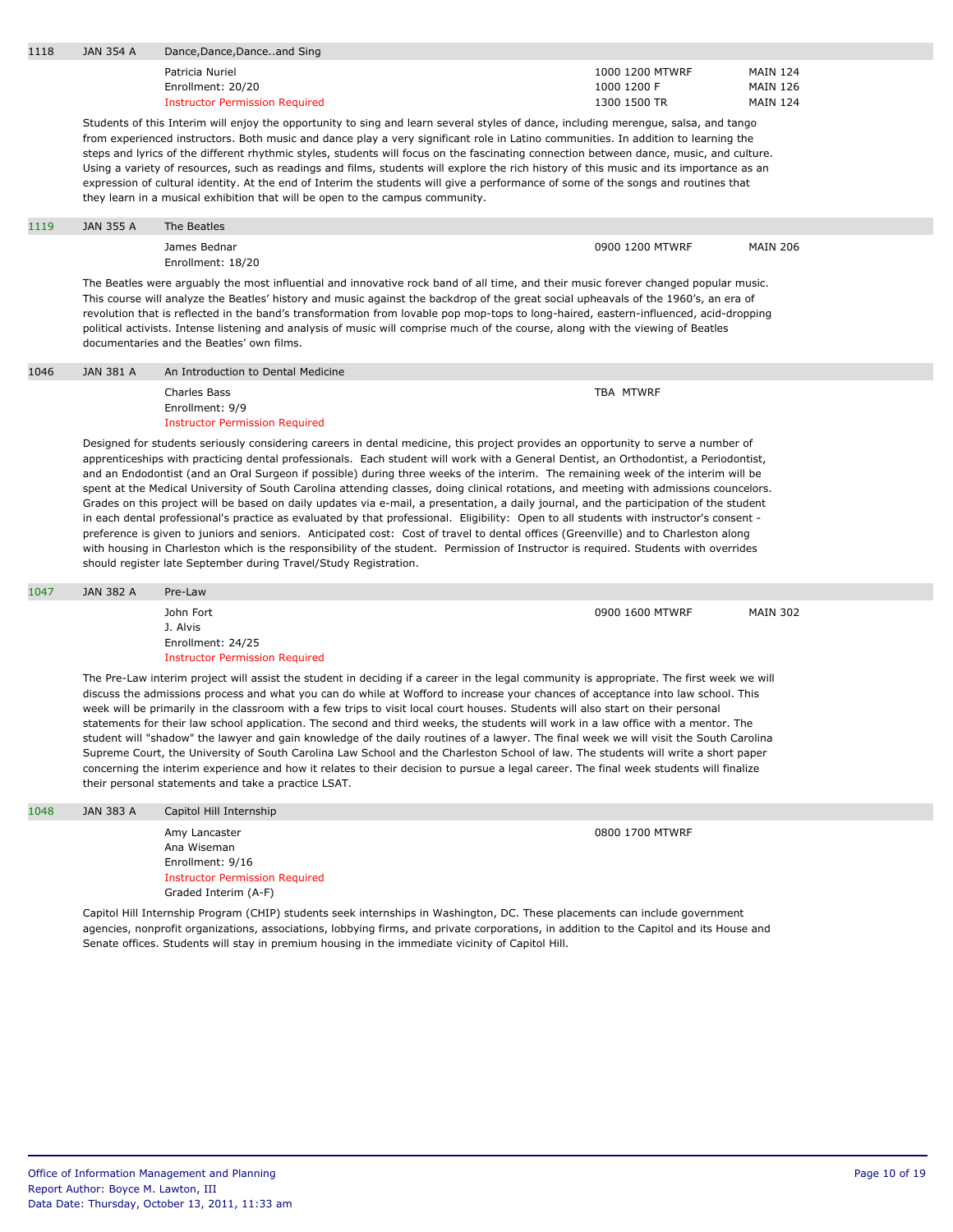Jenny Johnson Enrollment: 9/20 Instructor Permission Required

0900 1600 MTWRF

There are many reasons for using the internship experience as a first step in pursuing a career in accounting. First, the work experience you gain during an internship, along with the contacts you make and the skills you develop, may give you an advantage in the search for a first job. In addition to enhancing your background and resume, the experiences you gain during an internship help you to mature as an accounting professional. But ultimately, the value of internships is perhaps best summarized by the Chinese proverb:

Tell me, and I will forget. Show me, and I may remember. Involve me, and I will understand.

Students in this project will gain on-the-job accounting experience with a public accounting firm or in a business accounting department. Tasks to be performed will be those ordinarily assigned to new accounting employees. These will vary depending on the needs of the sponsor during January. This project is open only to Accounting Majors who will have passed Accounting 351.

1050 JAN 385 A Clinical Internships in Medicine

Robert Moss Enrollment: 23/24 Instructor Permission Required 0900 1600 MTWRF

Students will get an intensive, "hands on" introduction to medicine. Each student will work one-on-one with approximately six health care professionals, in a number of different settings… hospitals, clinics, and private practice, to name a few. In addition to physicians in nearly every field of medicine, students may work with physical therapists, occupational therapists, physician's assistants, genetic counselors, and nurses. This is truly the best way of solidifying your decision to pursue a career in health care. Each student will work five full days a week at the assigned locations. Hours vary… Some days in surgery will run 7 a.m. to noon; some days in obstetrics will run 7 a.m. to 7 p.m!

Students will work on and turn in personal essays, which are required for their medical school applications. These must be turned in by the Monday of the last week of interim.

On the last day of interim, there will be a seminar at Wofford, where each student will give a 10-15 minute presentation on some aspect of his/her experience, such as a particularly interesting case or treatment. Lunch will be provided. Permission of Instructor is required. Students with overrides should register late September during Travel/Study Registration.

| 1072 | JAN 387 A | Learning Work: Internships in Local Businesses, Non-Profit Organizations, and Government Agencies                          |     |                 |  |
|------|-----------|----------------------------------------------------------------------------------------------------------------------------|-----|-----------------|--|
|      |           | Carol Wilson                                                                                                               | TBA | <b>OLIN 205</b> |  |
|      |           | Jennifer Dillenger                                                                                                         |     |                 |  |
|      |           | Enrollment: 10/20                                                                                                          |     |                 |  |
|      |           | <b>Instructor Permission Required</b>                                                                                      |     |                 |  |
|      |           | Application & Statement of Intent Deadline: FRI OCT 1 2010 at 5:00 PM Students will receive an application from the Career |     |                 |  |

Application & Statement of Intent Deadline: FRI, OCT. 1, 2010, at 5:00 PM Students will receive an application from the Career Services Office and return it with a statement of interest in the project by 5:00 p.m. on Friday Oct. 1, 2010. No exceptions.

Letter from Work Supervisor due: FRI, OCT 15, 2010, at 5:00 PM in the Career Services Office. No emailed or faxed letters, and none to CPO boxes. No exceptions.

Notification of acceptance: FRI, OCT 22, 2010 by email. This notice may vary based on the timeline set for the Interim Committee's review of all applications.

Students will find, secure, and complete internships with local businesses, government agencies, or non-profit organizations to learn about the world of work in general and about the specific career in which they intern. Students will work at their locations 5 days a week (40 hours a week total), Monday through Friday, for 3 weeks, and then 16 hours for the final Monday and Tuesday of the Interim. Students will also reserve the first 2 days of the Interim for day-long workshops. They will also commit 3 Tuesday evenings from 6:30 - 9:00 p.m. for a group dinner to discuss experiences and readings. Students will be expected to participate fully in the internship work required; provide documentation that such work was successful from their supervisors; attend all meetings and workshops; fulfill reading, writing, and discussion responsibilities; keep a daily journal, and create a final reflection project based on their work experiences.

| 1073 | <b>JAN 388 A</b> | Learning Work: Workplace Internships  |     |
|------|------------------|---------------------------------------|-----|
|      |                  | William Cochran                       | TBA |
|      |                  | Linda Powers                          |     |
|      |                  | Enrollment: 27/24                     |     |
|      |                  | <b>Instructor Permission Required</b> |     |

Students will find, secure and complete internships with business, government or non-profit organizations to learn about the world of work in general and the specific area of work in which they intern. Students will typically be at their off-campus work locations 5 days/week (40 hours/week)for 4 weeks, usually beginning the first day of interim. Students will participate fully in the internship work required; provide documentation from their employer that their work was successful; carry out weekly readings;participate in a weekly conference call with others who are interning; and write an executive summary of their work coupled with their readings and the resultant learning experience.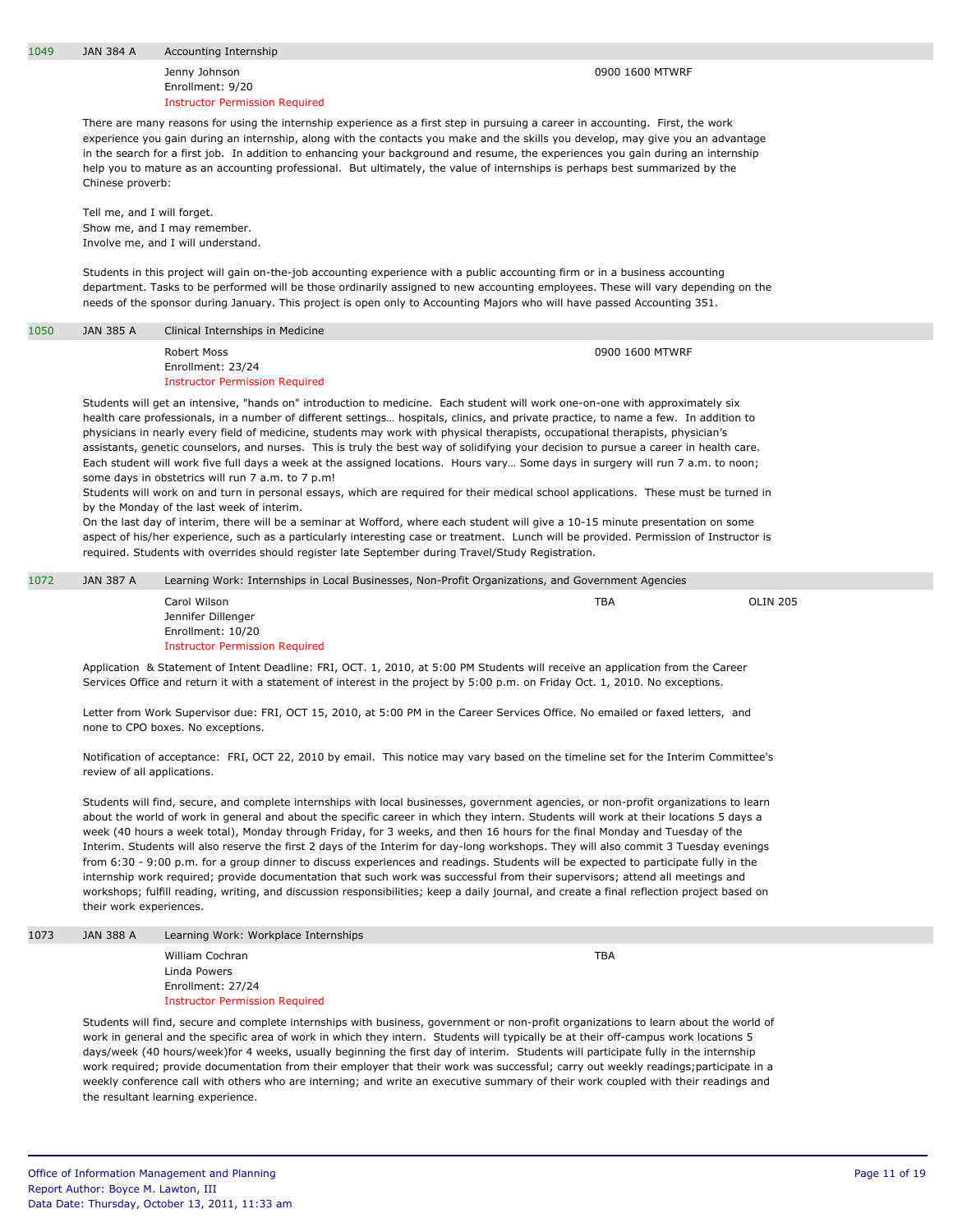1069 JAN 390 A Demonstrating Science or Inquiring Minds Want to Know

Caleb Arrington Charles Bass Enrollment: 7/24

Hands-on observation of how nature functions can be spellbinding, understanding these natural laws can be powerful, and explaining all of this to young minds is immeasurably rewarding. During this project students will gain a better understanding of the working of the natural world by involving elementary and middle school children in hands-on activities in the classroom. Serving as experts, the students who participate in this project will travel in teams to area elementary schools and Scout Packs and Troops to help children better understand interesting scientific events by having the young students participate in hands-on activities. Participants in this project are also expected to construct science activities, prepare PowerPoint presentations for the children, and develop worksheets to focus the children on their learning objectives. Not only will the participants receive the satisfaction of serving as a mentor to younger children, they will also gain a better understanding of some remarkable scientific principles.

## 1051 JAN 391 A Community of Service

Laura Barbas Rhoden Enrollment: 14/20 Instructor Permission Required

0900 1200 MTWRF

This Interim creates a community of students involved in intensive civic engagement and service. Students will individually pursue service projects they have designed in consultation with project leaders in communities here and in places around the globe. On campus before and after their service, they will find common cause in our community – mutual support, thoughtful reflection, and meaningful contextualization of their work locally, nationally, and internationally.

Each person or team will work closely with their faculty mentor to build individualized reading and film lists to inform their service. We will gather on campus for pre-service meetings in early January, and then students will head off into their civic engagement experiences. During the last week of the January term, we'll come together again to share experiences, polish presentations, and challenge one another to take the next steps in service and learning. Permission of Instructor is required.

Timeline:

Mon, Sept 27: deadline for completed application, due to Dr. Laura Barbas-Rhoden by 5 pm; applicant form is on the website October 25-29: registration for accepted applicants

Nov 30: mandatory meeting

Jan 6-7 and Jan 31 and Feb 1-2 will be mandatory on-campus meeting dates; travel to take place between Jan 8-Jan 30.

### 1074 JAN 392 A An Introduction to Community Development: Community Change from the Human Perspective

| Allyn Steele                          | 1300 1600 MTWRF | MAIN 007 |
|---------------------------------------|-----------------|----------|
| Jessalyn Story                        |                 |          |
| Enrollment: 14/15                     |                 |          |
| <b>Instructor Permission Required</b> |                 |          |

Why and how do communities change, and what impacts do those changes have on everyday people? In what ways do institutions and citizens participate in community change? Are all forms of community change fair and equitable for all people involved? What is the role of the student in community change? Students participating in this Interim project will address these questions through examining and participating in various strategies for community development. A week spent in New York City will connect students to internationally and nationally renowned organizations who use a variety of strategies--from International Human Rights frameworks to grassroots community organizing--to solve problems ranging from homelessness to air pollution. The majority of the project's duration will be in Spartanburg, where the group will learn how elected and appointed officials, neighborhood organizations, economic development agencies, and everyday citizens work together in Spartanburg County. The student group will draw from its experiences in New York City and the communities of Spartanburg County to develop a final project in partnership with one or more local community groups.

| 1075 | JAN 395 A | Independent Scientific Research Projects |            |
|------|-----------|------------------------------------------|------------|
|      |           | David Pittman                            | <b>TBA</b> |
|      |           | Enrollment: 10/10                        |            |
|      |           | <b>Instructor Permission Required</b>    |            |

This Interim is designed to provide supervision and oversight for all students wishing to conduct independent, scientific, research projects. Any student interested in proposing their own scientific investigation during the Interim period, should contact Dr. Dave Pittman as soon as possible to receive guidance in planning a proposal, the logistics of conducting the experiment, and identifying a faculty research mentor. Proposals of independent research are due to Dr. Pittman on October 1, 2010. Students may work with professor at another institute or on-campus. The Interim will culminate with a showcase of the student research.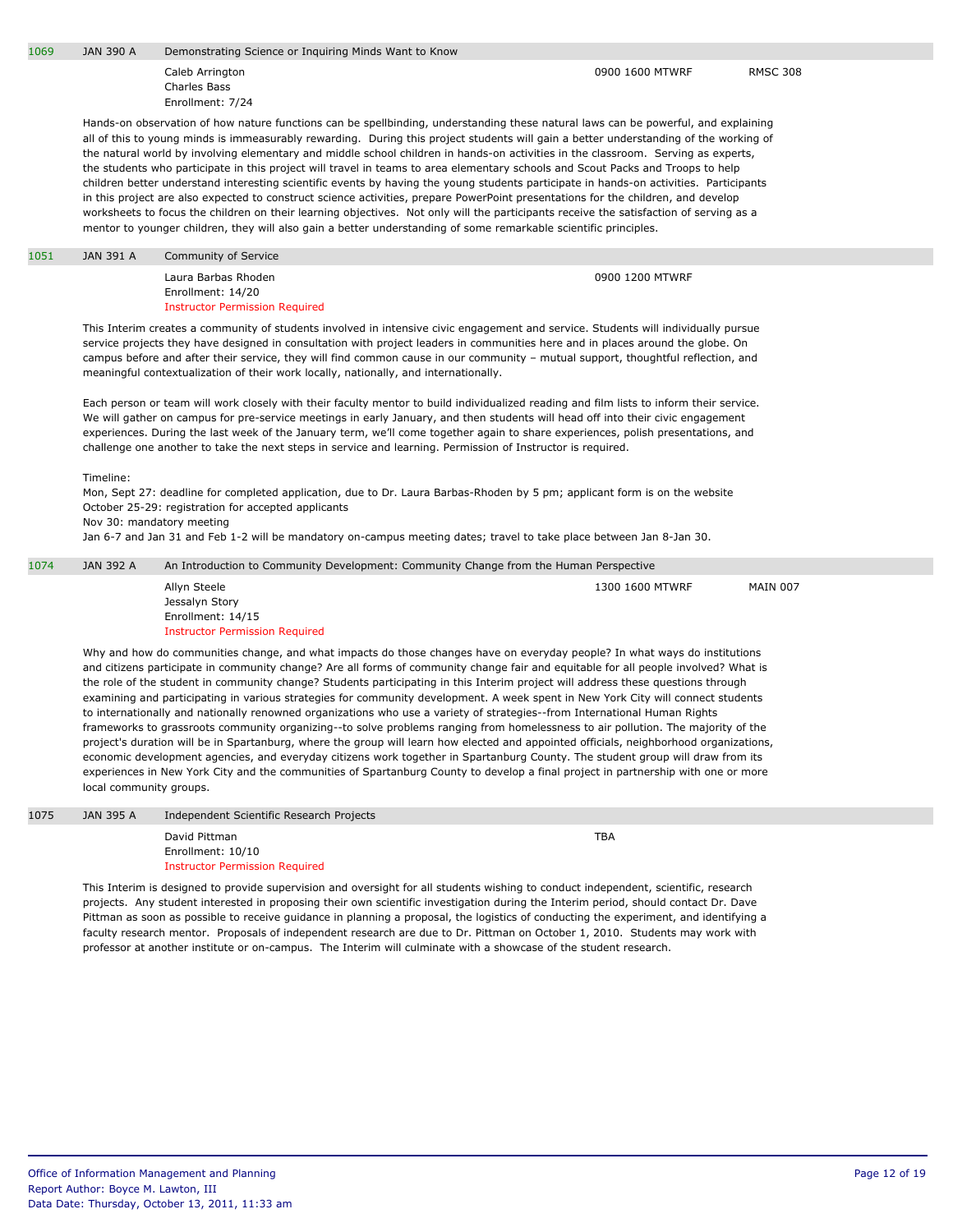| 1076                                                                                                                                                                                                                                                                                                                                                                                                                                                                                                                                                                                                                                                                                                                                                                                                                                                                                                                                                                                                                                                                                                   | <b>JAN 396 A</b>                                                                                                                                                                                                                                                                                                                                                                                                                                                                                                                                                                                                                                                                                                                                                                                                                                                                                                                          | Independent Research in the Humanities                                                               |                 |                 |
|--------------------------------------------------------------------------------------------------------------------------------------------------------------------------------------------------------------------------------------------------------------------------------------------------------------------------------------------------------------------------------------------------------------------------------------------------------------------------------------------------------------------------------------------------------------------------------------------------------------------------------------------------------------------------------------------------------------------------------------------------------------------------------------------------------------------------------------------------------------------------------------------------------------------------------------------------------------------------------------------------------------------------------------------------------------------------------------------------------|-------------------------------------------------------------------------------------------------------------------------------------------------------------------------------------------------------------------------------------------------------------------------------------------------------------------------------------------------------------------------------------------------------------------------------------------------------------------------------------------------------------------------------------------------------------------------------------------------------------------------------------------------------------------------------------------------------------------------------------------------------------------------------------------------------------------------------------------------------------------------------------------------------------------------------------------|------------------------------------------------------------------------------------------------------|-----------------|-----------------|
|                                                                                                                                                                                                                                                                                                                                                                                                                                                                                                                                                                                                                                                                                                                                                                                                                                                                                                                                                                                                                                                                                                        |                                                                                                                                                                                                                                                                                                                                                                                                                                                                                                                                                                                                                                                                                                                                                                                                                                                                                                                                           | <b>Tracy Revels</b><br>Enrollment: 5/15<br><b>Instructor Permission Required</b>                     | <b>TBA</b>      |                 |
| This interim is designed to provide direction, oversight and support to students doing independent research projects in the<br>humanities. Students wishing to undertake independent research projects should consult with Professor Tracy J. Revels as soon as<br>possible in order to begin writing a viable proposal. Proposals are due to Dr. Revels on October 1, 2010. Those students whose<br>proposals are accepted will conduct independent research and writing work during the Interim, and while Professor Revels will serve<br>as the primary research advisor, students may also be required to work with a faculty member in the field of research. In addition<br>to individual meetings with Professor Revels, students will also keep a daily blog about their research and meet as a group with<br>other students doing research in the sciences and social sciences, to discuss progress and issues in research. Any students doing<br>research off-campus will be asked to participate in an online community. The interim will conclude with a symposium of student<br>research. |                                                                                                                                                                                                                                                                                                                                                                                                                                                                                                                                                                                                                                                                                                                                                                                                                                                                                                                                           |                                                                                                      |                 |                 |
| 1052                                                                                                                                                                                                                                                                                                                                                                                                                                                                                                                                                                                                                                                                                                                                                                                                                                                                                                                                                                                                                                                                                                   | <b>JAN 401 A</b>                                                                                                                                                                                                                                                                                                                                                                                                                                                                                                                                                                                                                                                                                                                                                                                                                                                                                                                          | Culture and Creativity in Northern New Mexico: The Ghost Ranch Experience                            |                 |                 |
|                                                                                                                                                                                                                                                                                                                                                                                                                                                                                                                                                                                                                                                                                                                                                                                                                                                                                                                                                                                                                                                                                                        |                                                                                                                                                                                                                                                                                                                                                                                                                                                                                                                                                                                                                                                                                                                                                                                                                                                                                                                                           | Kristofer Neely<br>Enrollment: 2/20<br><b>Instructor Permission Required</b><br>Graded Interim (A-F) | <b>TBA</b>      |                 |
| During the three-and-a half week stay at Ghost Ranch, New Mexico, students will combine the general study of cultural traditions of<br>northern New Mexico (Native American, Hispanic, Anglo) with one of the following courses offered at Ghost Ranch: Photography,<br>Drawing and Painting, Silversmithing, Pottery, Writing, Outdoor Adventures, Self-Discovery, Spiritual Traditions of Northern New<br>Mexico, Restorative Justice, and more. Field trips from the Ranch will include Bandelier National Monument, Taos, Santa Fe, and one<br>or more of the Native American pueblos along the Rio Grande.                                                                                                                                                                                                                                                                                                                                                                                                                                                                                        |                                                                                                                                                                                                                                                                                                                                                                                                                                                                                                                                                                                                                                                                                                                                                                                                                                                                                                                                           |                                                                                                      |                 |                 |
| 1053                                                                                                                                                                                                                                                                                                                                                                                                                                                                                                                                                                                                                                                                                                                                                                                                                                                                                                                                                                                                                                                                                                   | <b>JAN 402 A</b>                                                                                                                                                                                                                                                                                                                                                                                                                                                                                                                                                                                                                                                                                                                                                                                                                                                                                                                          | Discover the Islands of Hawaii                                                                       |                 |                 |
|                                                                                                                                                                                                                                                                                                                                                                                                                                                                                                                                                                                                                                                                                                                                                                                                                                                                                                                                                                                                                                                                                                        |                                                                                                                                                                                                                                                                                                                                                                                                                                                                                                                                                                                                                                                                                                                                                                                                                                                                                                                                           | Bryan Splawn<br>William Richardson<br>Enrollment: 20/20<br><b>Instructor Permission Required</b>     | 0900 1200 MTWRF | <b>RMSC 301</b> |
|                                                                                                                                                                                                                                                                                                                                                                                                                                                                                                                                                                                                                                                                                                                                                                                                                                                                                                                                                                                                                                                                                                        | In this course, we study the geology, culture, and history of the islands of Hawaii. Our goals are to understand how the islands were<br>formed, the origins of the first inhabitants, the social customs of the people, and prominent events in Hawaiian history. In<br>preparation for our trip, students will read text and view videos on topics such as the volcanic goddess Pele, the history of Hawaiian<br>dynasties, and the Japanese attack on Pearl Harbor. During our ten-day visit, excursions to the volcano Kilauea on the "Big Island"<br>and the National Monument at Pearl Harbor will bring our studies to life. Also, we will hike through renowned arboreta and see<br>plants that have potential medicinal properties growing in the wild. Then, we will create simple laboratory tests to understand<br>traditional medicinal uses. Overall, this course will provide a rich and diversified experience of Hawaii. |                                                                                                      |                 |                 |
| 1057                                                                                                                                                                                                                                                                                                                                                                                                                                                                                                                                                                                                                                                                                                                                                                                                                                                                                                                                                                                                                                                                                                   | <b>JAN 412 A</b>                                                                                                                                                                                                                                                                                                                                                                                                                                                                                                                                                                                                                                                                                                                                                                                                                                                                                                                          | Brazil: Land of Contrasts                                                                            |                 |                 |
|                                                                                                                                                                                                                                                                                                                                                                                                                                                                                                                                                                                                                                                                                                                                                                                                                                                                                                                                                                                                                                                                                                        |                                                                                                                                                                                                                                                                                                                                                                                                                                                                                                                                                                                                                                                                                                                                                                                                                                                                                                                                           | Camille Bethea<br>Kaye Savage<br>Enrollment: 20/20<br><b>Instructor Permission Required</b>          | 0900 1200 MTWRF | <b>OLIN 103</b> |

Brazil, best known perhaps for its Carnival celebration, the Amazon Rainforest and its beautiful beaches such as Copacabana and Ipanema, is one of the great countries of the world. Though it has more than 190 million inhabitants and the eighth largest economy in the world, it is still a country that Americans do not tend to know very much about.

In this Interim students will learn that the fame of Rio de Janeiro, also known as A ""Cidade Marvilhosa"" (the ""Marvelous City""), is justified when they visit, among other places, the famous Pão de Azucar (Sugarloaf Mountain) and the Christ the Redeemer statue, which offers panoramic views of the entire city. Students will not only be able to enjoy the natural beauty of Rio and swim its famous beaches, but they will also visit a favela, one of the huge slums located in the hills of the city.

Students will also visit two other important areas of the country. They will go to the Amazon region, where they will take a four-day river cruise in the rain forest and they will also get to experience Salvador, the former colonial capital of Brazil and a center of traditional Brazilian culture.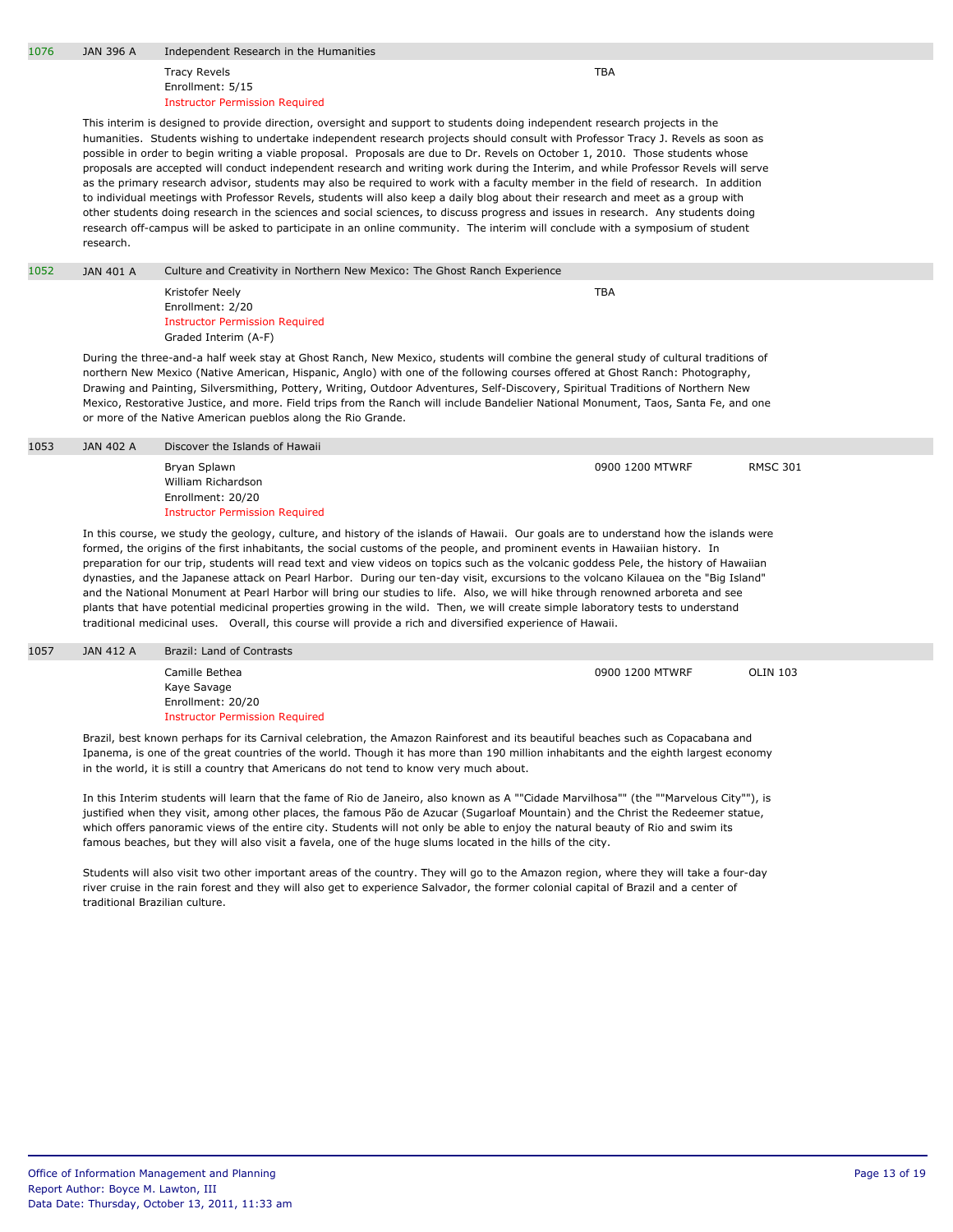Maria Begona Caballero Garcia Anne Catlla Enrollment: 19/20 Instructor Permission Required

Our 18 day exploration of the natural and cultural history of Peru will take us to the high Andes, the unique environment of Lake Titicaca on the border between Peru and Bolivia, and the low elevation rainforest of the upper Amazon. After a brief overnight in Lima, we fly to Cusco, where we will explore the Spanish colonial city built in the 16th century on Inca foundations. From Cusco we go by train through the Sacred Valley of the Incas to the ceremonial site of Macchu Picchu, located among spectacular Andean peaks. We then travel on across the high altiplano to Puno at the edge of Lake Titicaca. We will visit the reed islands of the Uros culture and spend the night with indigenous families on the island of Amantani. Our journey to the Amazon begins with a flight to Iquitos and then travel by boat several hours up river to a lodge at the edge of the Tamshiyacu-Tahuayo indigenous and ecological reserve. Our nine days in the Amazon will include canoeing, hiking, wildlife observation, visits to local villages, sessions with native shaman, canopy exploration via the Amazon's longest zipline, swimming with pink dolphins, piranha fishing, and optional camping and jungle survival training.

#### 1059 JAN 414 A Martinique and Guadeloupe

Caroline Cunningham John Lefebvre Enrollment: 20/20 Instructor Permission Required 1300 1600 MTWRF OLIN 116

Martinique and Guadeloupe, French islands in the Caribbean, boast a rich cultural heritage that is at once African, American and French. Through a two-week travel experience, enhanced by on-campus readings and films, we will explore the exquisite natural beauty and unique creole culture of Guadeloupe and Martinique. Activities will include:

• the cultural sites of Fort-de-France & Pointe-à-Pitre (capital cities).

• Trois Ilets / Pointe du Bout: artisan studios, the heritage of Empress Josephine Bonaparte, la Maison de la Canne sugarcane museum & rum distillery .

- scenic drive to Le Diamant.
- the historic, cliff-lined Caravelle Peninsula.
- town of St. Pierre and the Mt. Pelee volcano museum.
- Sainte-Marie, the ""flower town.""
- exploration of the interior rainforest, along La Route de la Trace.
- visits to coffee / sugar / vanilla plantations.
- tasting lots of delectable seafood and exotic fruits!

Additional activities may include snorkeling in the coral reef; day trip by boat to outlying islands; Jacques Cousteau Underwater Reserve.

| 1060 | JAN 415 A | Vietnam and Cambodia: Culture, History and the Modern World |                 |                 |
|------|-----------|-------------------------------------------------------------|-----------------|-----------------|
|      |           | Thomas Waidner                                              | 1300 1600 MTWRF | <b>OLIN 218</b> |
|      |           | Andrew Green                                                |                 |                 |
|      |           | Enrollment: 20/20                                           |                 |                 |
|      |           | <b>Instructor Permission Required</b>                       |                 |                 |
|      |           |                                                             |                 |                 |

This 20-day tour introduces students to the culture, history and geographical wonders of Vietnam and Cambodia. Our visit ranges from the major cities of Hanoi and Ho Chi Minh City (formerly Saigon) to four UNESCO World Heritage Sites to tropical beaches at Nha Trang and rivers winding through the Mekong Delta.

We begin in the North at Hanoi, a city of lakes, ancient pagodas and temples as well as French colonial mansions. Hanoi's excellent cuisine includes Vietnamese 'street food', French-influenced restaurants, and international cafes. On an overnight cruise in a wooden "junk," we sail through Halong Bay and into rivers through beautiful geological formations. In Central Vietnam, we visit Hue and the historic town of Hoi An as well as snorkel at Nha Trang Bay. In the south we reach Ho Chi Minh City, Vietnam's modern economic center often referred to as the ''Paris of Asia'' for its wide boulevards lined with stately trees and French villas. We tour the Chu Chi tunnels used by the Vietcong during the Vietnam War and enjoy boating through the floating markets of the Mekong Delta. The trip concludes with an excursion to Cambodia visiting the city of Siem Reap and Angor Wat, the ancient capital of the Khmer Empire and one of the most magnificent archaeological wonders of the world.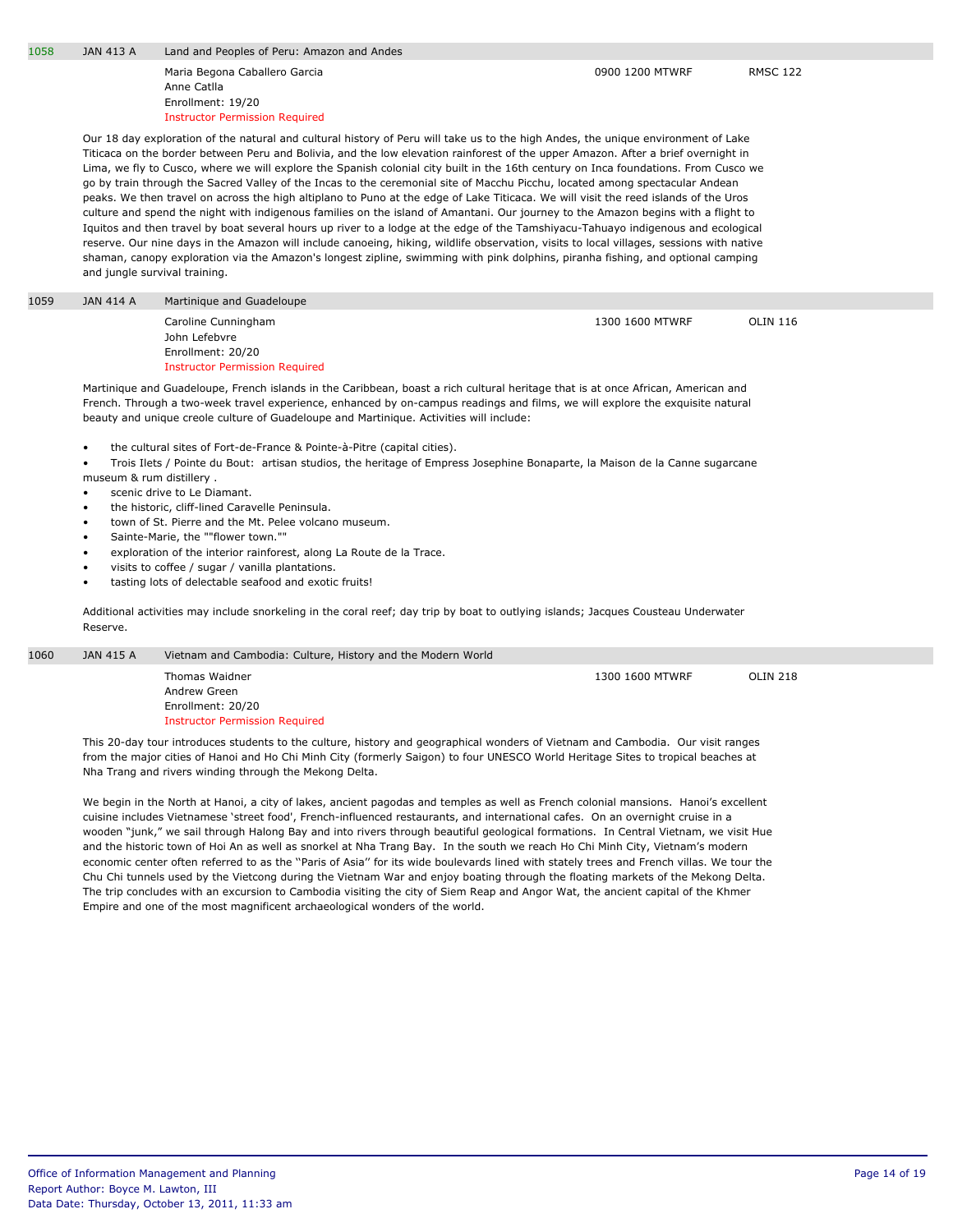#### David Kusher Enrollment: 20/20 Instructor Permission Required

Little Cayman is the smallest and least developed of the three Cayman Islands. It lies 87 miles northeast of Grand Cayman, five miles west of Cayman Brac and 170 miles northwest of Jamaica. Little Cayman is one of the world's premier diving destinations and is recognized for the unspoiled natural beauty of its spectacular marine environment. The brilliantly colored reef is an astonishing haven for a diversity of marine organisms, including sea turtles, luxurious corals and sponges and over 500 species of fish. The Little Cayman Beach Resort is designed to maximize the tropical diving experience. They invite you to immerse yourself in lush tropical foliage, the crystal blue Caribbean water, swaying palms, amazing sunsets, superb diving and uncluttered beaches (www.littlecayman.com). The dive operation is professional with fantastic boat support. There are 57 dive sites many of which are within protected Marine Park Zones, including the world renowned Bloody Bay Wall. The resort offers 500 feet of beautiful milky white sand beach with hammocks, swimming pool, Jacuzzi and hot tub overlooking the beach, tennis, beach volleyball, bicycles, kayaks, beachfront guest rooms, the taste of the tropics in The Bird of Paradise Restaurant (All Meals Are Included), night activities and much more.

The project consists of three weeks of SCUBA diving and marine biology classes, and an eight day dive trip to Little Cayman Island. In Spartanburg, students will complete a PADI open water SCUBA course and participate in class presentations on coral reef ecology. The SCUBA classes will be taught by Mike Atkins(PADI certified SCUBA instructor and owner of The SCUBA Shop in Spartanburg). Marine biology class work will prepare students to enjoy the beauty of the coral reef and enable them to critically observe and understand the complex nature of the ecosystem. At sunset we gather to discuss the diving and the reef community. Students will describe what they have experienced on each dive and explain how the organisms interact with each other and with the divers.

| 1062 | <b>JAN 417 A</b> | Thailand: Case Study of Social Unity in a Developing Country with Ethnic and Religious Diversity       |                 |  |
|------|------------------|--------------------------------------------------------------------------------------------------------|-----------------|--|
|      |                  | Frank Machovec<br><b>Timothy Terrell</b><br>Enrollment: 24/24<br><b>Instructor Permission Required</b> | 0830 1130 MTWRF |  |
|      |                  | ____                                                                                                   | .               |  |

Thailand, formerly known as Siam, is an excellent example of a small nation whose culture has survived intact for seven centuries despite the threats posed by Asian conquerors and potential European colonizers. The classroom portion of this Interim will examine (via 150 pages of reading and detailed class discussions of same) Thailand's careful balancing of its several ethnic groups (Thai, Chinese, Indian), its religions (Buddhism, Islam, and Christianity), and its foreign relations — all of which have been orchestrated to preserve Thailand as the land of the Thais (despite generous freedom for non-Thais). Our travel itinerary will begin with two nights in Bangkok, followed by five nights in Chiang Mai and two nights in Chiang Rai, concluding with five nights on Phuket Island. Our program will include the magnificent Marble-Temple compound and the Royal-Palace compound in Bangkok; the mountain-top Doi Suthep Buddhist shrine in the far north; working elephants in the Teak forests; the Panda family at the Chiang Mai zoo; an exhibition of Thai classical dance in the home of an American expatriate; the Hmong orphanage run by a local Thai Christian church; a lecture on the hill tribes by the faculty of Chiang Mai University; plus a two-night side trip to Chiang Rai, home of the "long-neck people" (one of Thailand's most distinct ethnic hill-tribe groups). Finally, during our four full days on Phuket Island we will be the guests of the students and faculty of a modern Islamic school (grades 1-12), where we will be given presentations by the students at elementary as well as senior levels. In addition, during a daylong tour of a marine habitat we will visit James Bond Island and use professionally-handled sea kayaks to explore eerie volcanic offshore outcroppings with unique sea caves that lead to fully-enclosed lagoons that abound with rare wildlife.

#### 1063 JAN 418 A Tokyo

| Levi McLaughlin                       | 0900 1600 MTWRF | <b>MAIN 204</b> |
|---------------------------------------|-----------------|-----------------|
| Enrollment: 10/25                     |                 |                 |
| <b>Instructor Permission Required</b> |                 |                 |

Learn about the world's largest and perhaps most exciting city from the inside out. Participants will prepare for their journey with an intensive one-week training session at Wofford that will include learning basic greetings and conversational Japanese, social etiquette, and do's and don'ts of everyday Japanese culture. We will then spend 18 days in Tokyo. Students will stay with host families (arranged by IES Tokyo) for most of this time. Days will be spent learning about Tokyo's history, people, and culture through visits to sites in different neighborhoods in the city. In the evenings, participants will take part in daily life with a Japanese family, and we will also go out to see Tokyo by night. Throughout the trip, the instructors will draw on their extensive contacts with Tokyoites working in universities, museums, temples, companies, and different industries (including sports and music) in order to bring in guest speakers and guides who will provide trip participants a behind-the-scenes view of Tokyo life. The trip will also include two days spent in a Zen temple in central Tokyo, and a two-day excursion to the ancient capital Kyoto.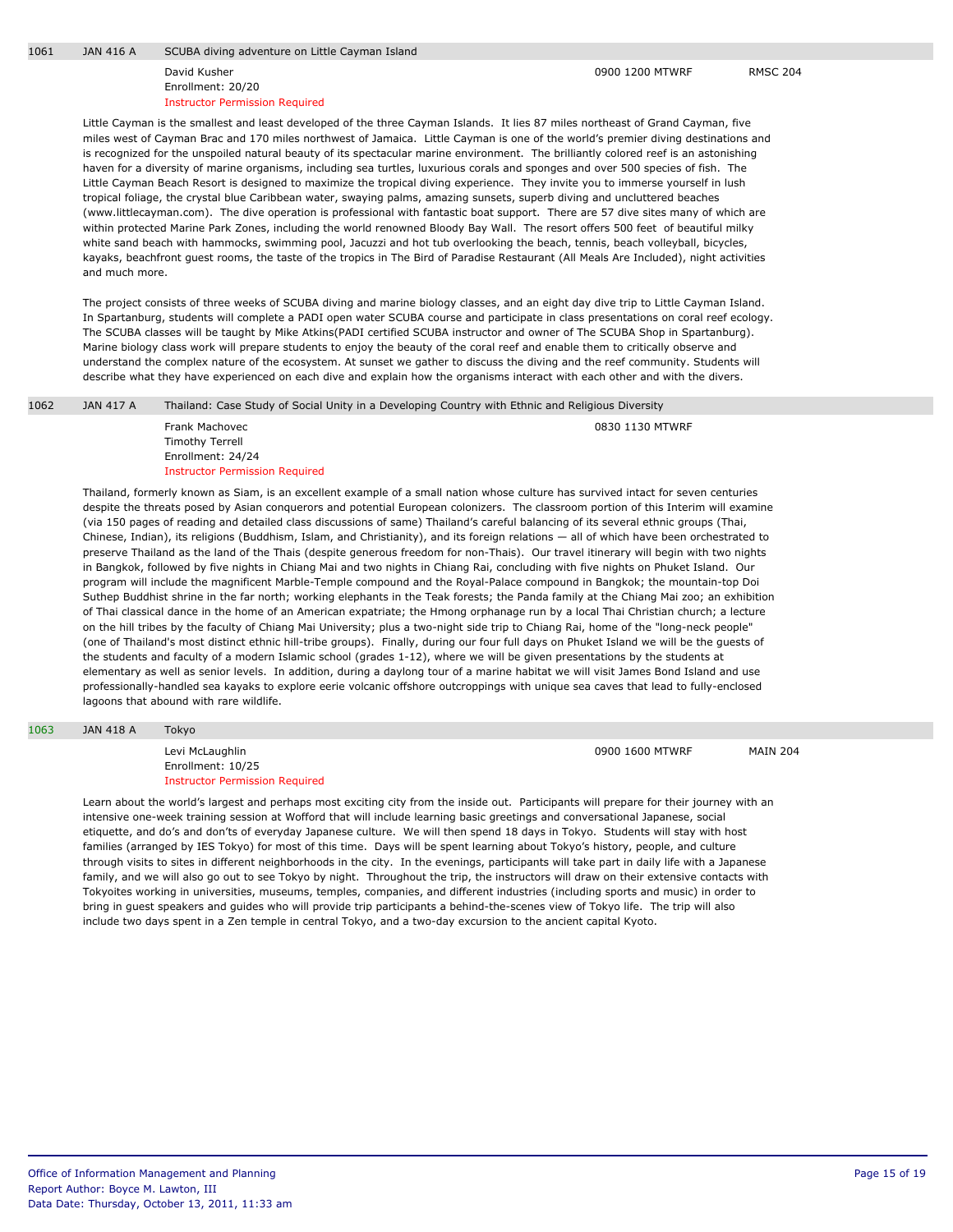| 1064 | JAN 419 A | South Africa |
|------|-----------|--------------|
|      |           |              |

Teddy Monroe Lillian Gonzalez Enrollment: 26/26 Instructor Permission Required TBA MTWRF

TBA

From the Cape of Good Hope to Kruger National Park tomthem township of Soweto, we will explore the cultural and biological diversity of South Africa. We will spend two to three weeks in country, including several days on safari in some of the world's top game preserves. During guided day and nighttime safari drives we will observe lions, elephants, hippos, giraffes and more in their natural habitats. We will also learn about the tumultuous history of South Africa and its amazing political transformation since the end of apartheid. As we explore in and around Cape Town, we will learn about the entrepreneurial culture that has emerged since the end of apartheid. We will visit with the people in the townships. Our more leisurely pursuits will include tours of the wineries of Stellenbosch and Paarl, a stroll through the glorious Kirstenbosch Botanical Gardens, and strplling with the penguins on the pristine beaches of the Cape. An experience of a lifetime!

| 1066 | JAN 421 A | CS Lewis: The Oxford Experience                                                                                                      |                 |          |
|------|-----------|--------------------------------------------------------------------------------------------------------------------------------------|-----------------|----------|
|      |           | Ronald Robinson<br>Philip Swicegood                                                                                                  | 1300 1600 MTWRF | OLIN 103 |
|      |           | Enrollment: 20/20                                                                                                                    |                 |          |
|      |           | <b>Instructor Permission Required</b>                                                                                                |                 |          |
|      |           | The subhant literary suiting and Christian anglesiat C.C. Louis speak meat of his adult life in Oufand. It was though that Louis was |                 |          |

The author, literary critic, and Christian apologist C.S. Lewis spent most of his adult life in Oxford. It was there that Lewis was educated, taught literature, met J.R.R. Tolkien, converted to Christianity, wrote the Chronicles of Narnia and other classics, drank at pubs, worshipped at his local parish church, fell in love late in life, and was buried.

This interim project involves an immersion into the world of Lewis through his writings and a ten-day residency in Oxford. Participants will visit his home, the university where he lectured, and the pub where he first read aloud his Chronicles of Narnia. Guest scholars and experts will assist in leadership of the class.

| 1067 | <b>JAN 422 A</b> | Belize: Sea Kayaking Ecotour          |                 |                 |
|------|------------------|---------------------------------------|-----------------|-----------------|
|      |                  | George Salley                         | 0900 1200 MTWRF | <b>RMSC 108</b> |
|      |                  | Enrollment: 15/15                     |                 |                 |
|      |                  | <b>Instructor Permission Required</b> |                 |                 |

Belize boasts many natural attractions such as the world's 2nd largest barrier reef, over 400 islands, beautiful rivers, and tropical rain forests. With over 1/3 of the overall land under official protected status, Belize is a prime destination for the ecotourist. In this interim we will travel to Belize for 13 days with private guides from the Nantahala Outdoor Center (NOC) to understand how ecotours function and how they affect the local environment and people. The trip is split into two parts with the first involving the more mainstream destinations and activities for ecotourists including; Mayan ruins, Black Rock Jungle, river rafting, and caving tours. The second half of the trip is designed as a contrast to the 'normal' tours in Belize. The students will be trained by certified NOC instructors in basic sea kayak skills such as paddle strokes, self-rescue, and navigation. We will travel via sea kayak through coastal islands where we will spend each night. During this time there will be opportunities for other activities such as fly-fishing, trolling, and snorkeling. Along these islands we will be immersed in a part of Belize, and Central America, that few people experience.

1070 JAN 424 A Language & Culture Through Study Abroad

Amy Lancaster Ana Wiseman Enrollment: 42/40 Instructor Permission Required Graded Interim (A-F)

This project offers an opportunity for students who would like to explore study abroad on a smaller scale or for those who cannot spend a semester abroad because of academic or time constraints. There are several different options through which students can study intensive language or content courses at foreign universities through Wofford's study abroad partners (IES (separate thematic programs in Granada, Spain, Riobama, Ecuador, and Rome, Italy), CIEE (language intensive/service-learning in Guanajuato, Mexico), the University of Viña del Mar (language intensive program in Viña del Mar, Chile), CET (language intensive program in Beijing, China), CCCS (language intensive program in Seville, Spain), API (language intensive program in Grenoble, France), and the Goethe Institut (language intensive program in Germany)). Completion of 102 or the equivalent in the language is required for intensive language programs. There will be onsite supervision and support throughout the term. Students will be housed in appropriate student housing facilities such as homestays, student residences or in family style hotels and there will be a program of cultural events and excursions. Usually language and/or content classes are taught in the morning and early afternoon leaving plenty of time and opportunity for local ""exploring"". All students must go through an rigurous application process and must meet elegibility requirements as stated by the study abroad program. This project abroad is graded A-F.

Students must complete a full application to the program. Acceptance by the program and permission of the Wofford coordinator is required for enrollment. A firm commitment and non-refundable deposit required according to the Interim Calendar. Valid travel documents are required.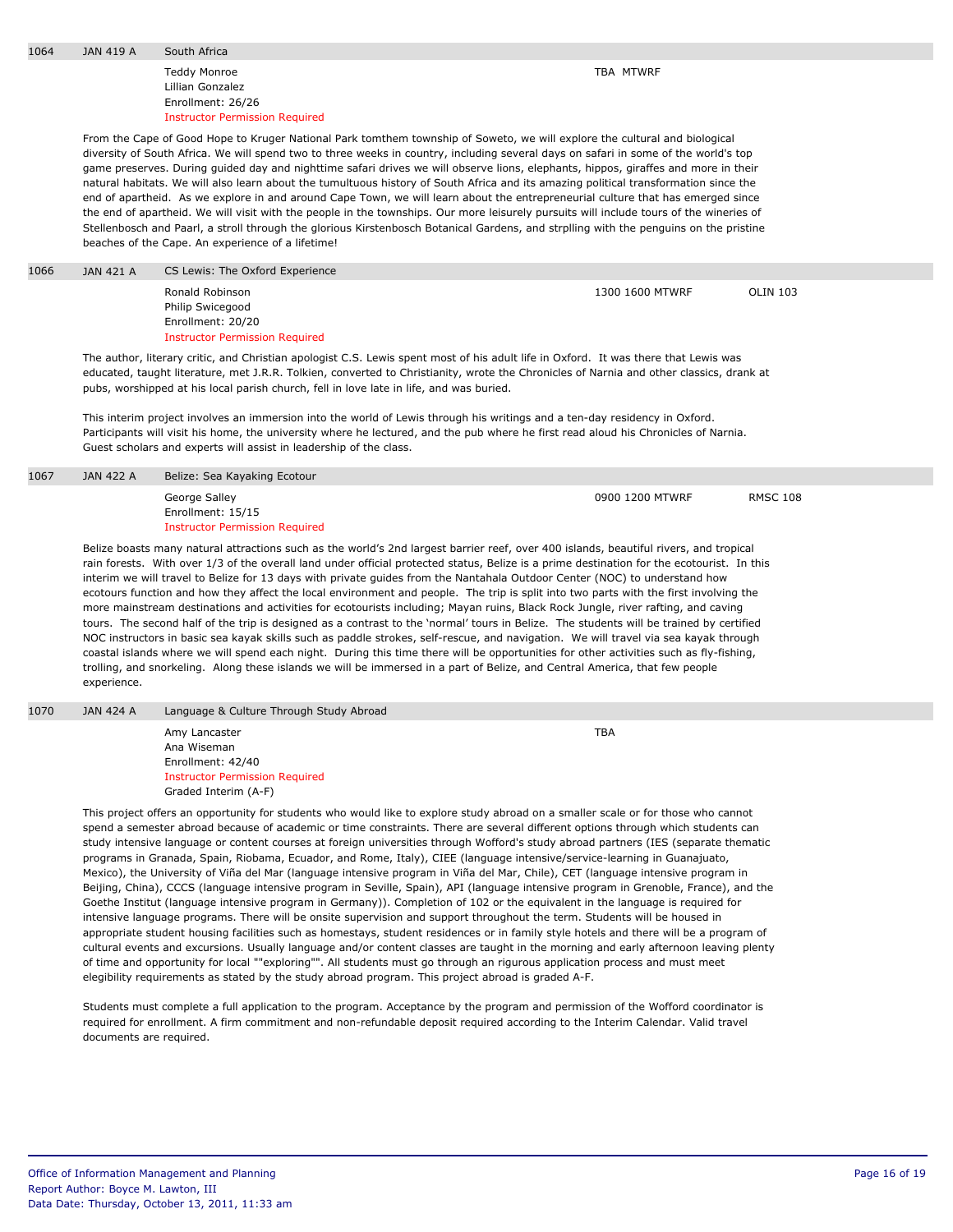| 1071                | <b>JAN 425 A</b>  | Being a Pilgrim: Traveling the Medieval Road from Paris to Santiago de Compostela                                                                                                                                                                                                                                                                                                                                                                                                         |                                                                                                                                                                                                                                                                                                                                                                                                                                                                                                                                                                                                                                                                                                                                                                                                                                                                                                                                                                         |        |  |
|---------------------|-------------------|-------------------------------------------------------------------------------------------------------------------------------------------------------------------------------------------------------------------------------------------------------------------------------------------------------------------------------------------------------------------------------------------------------------------------------------------------------------------------------------------|-------------------------------------------------------------------------------------------------------------------------------------------------------------------------------------------------------------------------------------------------------------------------------------------------------------------------------------------------------------------------------------------------------------------------------------------------------------------------------------------------------------------------------------------------------------------------------------------------------------------------------------------------------------------------------------------------------------------------------------------------------------------------------------------------------------------------------------------------------------------------------------------------------------------------------------------------------------------------|--------|--|
|                     |                   | Peter Schmunk<br><b>Timothy Schmitz</b><br>Enrollment: 20/20<br><b>Instructor Permission Required</b>                                                                                                                                                                                                                                                                                                                                                                                     | 0900 1200 MTWRF                                                                                                                                                                                                                                                                                                                                                                                                                                                                                                                                                                                                                                                                                                                                                                                                                                                                                                                                                         | DB 101 |  |
|                     |                   | James were preserved. Pilgrims who traveled there endured a variety of hardships but also found adventure and excitement in<br>pilgrimage phenomenon, including churches laid out on the "pilgrimage plan," elaborate programs of sculpture, hospices,<br>monasteries, and objects, now in museums, which identified the traveler as a devotee of Saint James. Carrying only minimal<br>certificate, written in Latin and linking the modern pilgrim to his or her medieval predecessors. | During the European Middle Ages, "pilgrimage" was a commonly-used metaphor for the very nature of human existence. Life was<br>understood to be a journey, and it was important that one's physical journey through time be deepened by a metaphysical one of<br>movement toward God. This spiritual quest was often pursued through a literal pilgrimage journey to a distant sacred place such as<br>Rome, Canterbury, or Santiago de Compostela, the latter a site in northwestern Spain where it was thought the relics of the apostle<br>leaving behind the routines of daily life. Participants in this interim will travel by bus and on foot from Paris, the start-point of one of<br>the medieval pilgrimage roads, to Santiago. Along the way we will explore the various cultural artefacts spawned by the medieval<br>possessions and staying in refuges, we will walk the final 62 miles, the minimum distance required to earn a compostela, or pilgrim's |        |  |
| <b>INDP</b><br>1089 | <b>INDP 200 A</b> | Independent Project                                                                                                                                                                                                                                                                                                                                                                                                                                                                       |                                                                                                                                                                                                                                                                                                                                                                                                                                                                                                                                                                                                                                                                                                                                                                                                                                                                                                                                                                         |        |  |
|                     |                   | John Akers<br>Enrollment: 1/1<br><b>Instructor Permission Required</b>                                                                                                                                                                                                                                                                                                                                                                                                                    | <b>TBA</b>                                                                                                                                                                                                                                                                                                                                                                                                                                                                                                                                                                                                                                                                                                                                                                                                                                                                                                                                                              |        |  |
| 1090                | <b>INDP 200 B</b> | Independent Project                                                                                                                                                                                                                                                                                                                                                                                                                                                                       |                                                                                                                                                                                                                                                                                                                                                                                                                                                                                                                                                                                                                                                                                                                                                                                                                                                                                                                                                                         |        |  |
|                     |                   | Charles Bass<br>Enrollment: 1/1<br><b>Instructor Permission Required</b>                                                                                                                                                                                                                                                                                                                                                                                                                  | <b>TBA</b>                                                                                                                                                                                                                                                                                                                                                                                                                                                                                                                                                                                                                                                                                                                                                                                                                                                                                                                                                              |        |  |
| 1091                | <b>INDP 200 C</b> | Independent Project                                                                                                                                                                                                                                                                                                                                                                                                                                                                       |                                                                                                                                                                                                                                                                                                                                                                                                                                                                                                                                                                                                                                                                                                                                                                                                                                                                                                                                                                         |        |  |
|                     |                   | Paul Bollinger<br>Enrollment: 1/1<br><b>Instructor Permission Required</b>                                                                                                                                                                                                                                                                                                                                                                                                                | <b>TBA</b>                                                                                                                                                                                                                                                                                                                                                                                                                                                                                                                                                                                                                                                                                                                                                                                                                                                                                                                                                              |        |  |
| 1092                | <b>INDP 200 D</b> | Independent Project                                                                                                                                                                                                                                                                                                                                                                                                                                                                       |                                                                                                                                                                                                                                                                                                                                                                                                                                                                                                                                                                                                                                                                                                                                                                                                                                                                                                                                                                         |        |  |
|                     |                   | Terry Ferguson<br>Enrollment: 1/1<br><b>Instructor Permission Required</b>                                                                                                                                                                                                                                                                                                                                                                                                                | <b>TBA</b>                                                                                                                                                                                                                                                                                                                                                                                                                                                                                                                                                                                                                                                                                                                                                                                                                                                                                                                                                              |        |  |
| 1093                | <b>INDP 200 E</b> | <b>Independent Project</b>                                                                                                                                                                                                                                                                                                                                                                                                                                                                |                                                                                                                                                                                                                                                                                                                                                                                                                                                                                                                                                                                                                                                                                                                                                                                                                                                                                                                                                                         |        |  |
|                     |                   | John Fort<br>Enrollment: 5/5<br><b>Instructor Permission Required</b>                                                                                                                                                                                                                                                                                                                                                                                                                     | <b>TBA</b>                                                                                                                                                                                                                                                                                                                                                                                                                                                                                                                                                                                                                                                                                                                                                                                                                                                                                                                                                              |        |  |
| 1094                | <b>INDP 200 F</b> | <b>Independent Project</b>                                                                                                                                                                                                                                                                                                                                                                                                                                                                |                                                                                                                                                                                                                                                                                                                                                                                                                                                                                                                                                                                                                                                                                                                                                                                                                                                                                                                                                                         |        |  |
|                     |                   | Ellen Goldey<br>Enrollment: 2/2<br><b>Instructor Permission Required</b>                                                                                                                                                                                                                                                                                                                                                                                                                  | <b>TBA</b>                                                                                                                                                                                                                                                                                                                                                                                                                                                                                                                                                                                                                                                                                                                                                                                                                                                                                                                                                              |        |  |
| 1095                | <b>INDP 200 G</b> | Independent Project                                                                                                                                                                                                                                                                                                                                                                                                                                                                       |                                                                                                                                                                                                                                                                                                                                                                                                                                                                                                                                                                                                                                                                                                                                                                                                                                                                                                                                                                         |        |  |
|                     |                   | Li Kinnison<br>Enrollment: 1/1<br><b>Instructor Permission Required</b>                                                                                                                                                                                                                                                                                                                                                                                                                   | <b>TBA</b>                                                                                                                                                                                                                                                                                                                                                                                                                                                                                                                                                                                                                                                                                                                                                                                                                                                                                                                                                              |        |  |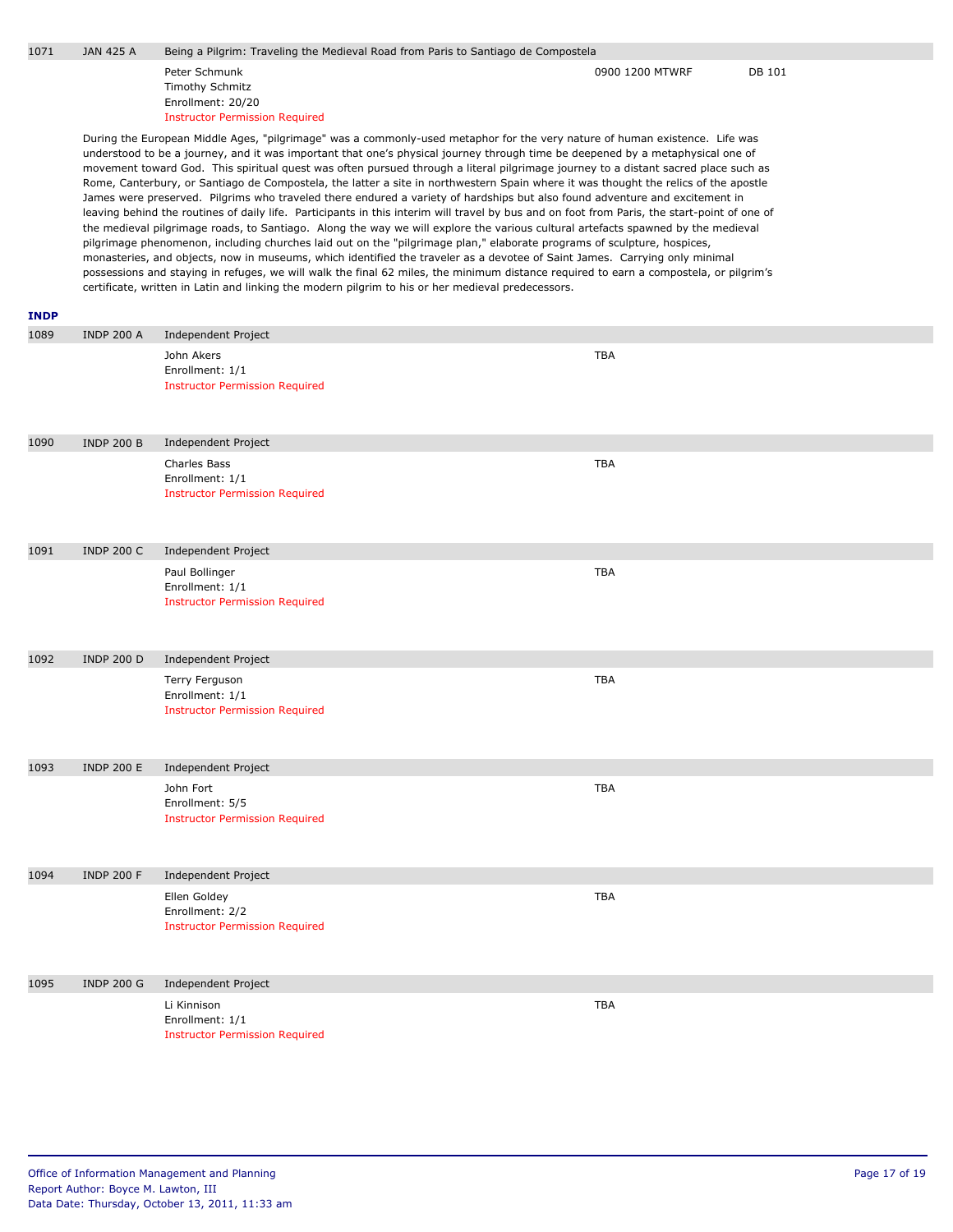| 1096 | <b>INDP 200 H</b> | Independent Project                                                         |            |
|------|-------------------|-----------------------------------------------------------------------------|------------|
|      |                   | David Kusher<br>Enrollment: 1/1<br><b>Instructor Permission Required</b>    | <b>TBA</b> |
| 1097 | <b>INDP 200 J</b> | Independent Project                                                         |            |
|      |                   | Joab Lesesne<br>Enrollment: 1/1<br><b>Instructor Permission Required</b>    | TBA        |
| 1098 | <b>INDP 200 K</b> | Independent Project                                                         |            |
|      |                   | Len Mathis<br>Enrollment: 1/1<br><b>Instructor Permission Required</b>      | TBA        |
| 1099 | <b>INDP 200 L</b> | Independent Project                                                         |            |
|      |                   | John McArthur<br>Enrollment: 2/2<br><b>Instructor Permission Required</b>   | TBA        |
| 1100 | <b>INDP 200 M</b> | Independent Project                                                         |            |
|      |                   | William McCraw<br>Enrollment: 4/4<br><b>Instructor Permission Required</b>  | TBA        |
| 1101 | <b>INDP 200 N</b> | Independent Project                                                         |            |
|      |                   | Teddy Monroe<br>Enrollment: 1/1<br><b>Instructor Permission Required</b>    | <b>TBA</b> |
| 1102 | <b>INDP 200 P</b> | Independent Project                                                         |            |
|      |                   | Kristofer Neely<br>Enrollment: 2/2<br><b>Instructor Permission Required</b> | <b>TBA</b> |
| 1103 | <b>INDP 200 Q</b> | Independent Project                                                         |            |
|      |                   | James Neighbors<br>Enrollment: 1/1<br><b>Instructor Permission Required</b> | <b>TBA</b> |
| 1104 | <b>INDP 200 R</b> | <b>Independent Project</b>                                                  |            |
|      |                   | Wesley Pech<br>Enrollment: 1/1<br><b>Instructor Permission Required</b>     | <b>TBA</b> |
| 1105 | <b>INDP 200 S</b> | Independent Project                                                         |            |
|      |                   | Ronald Robinson<br>Enrollment: 1/1<br><b>Instructor Permission Required</b> | <b>TBA</b> |